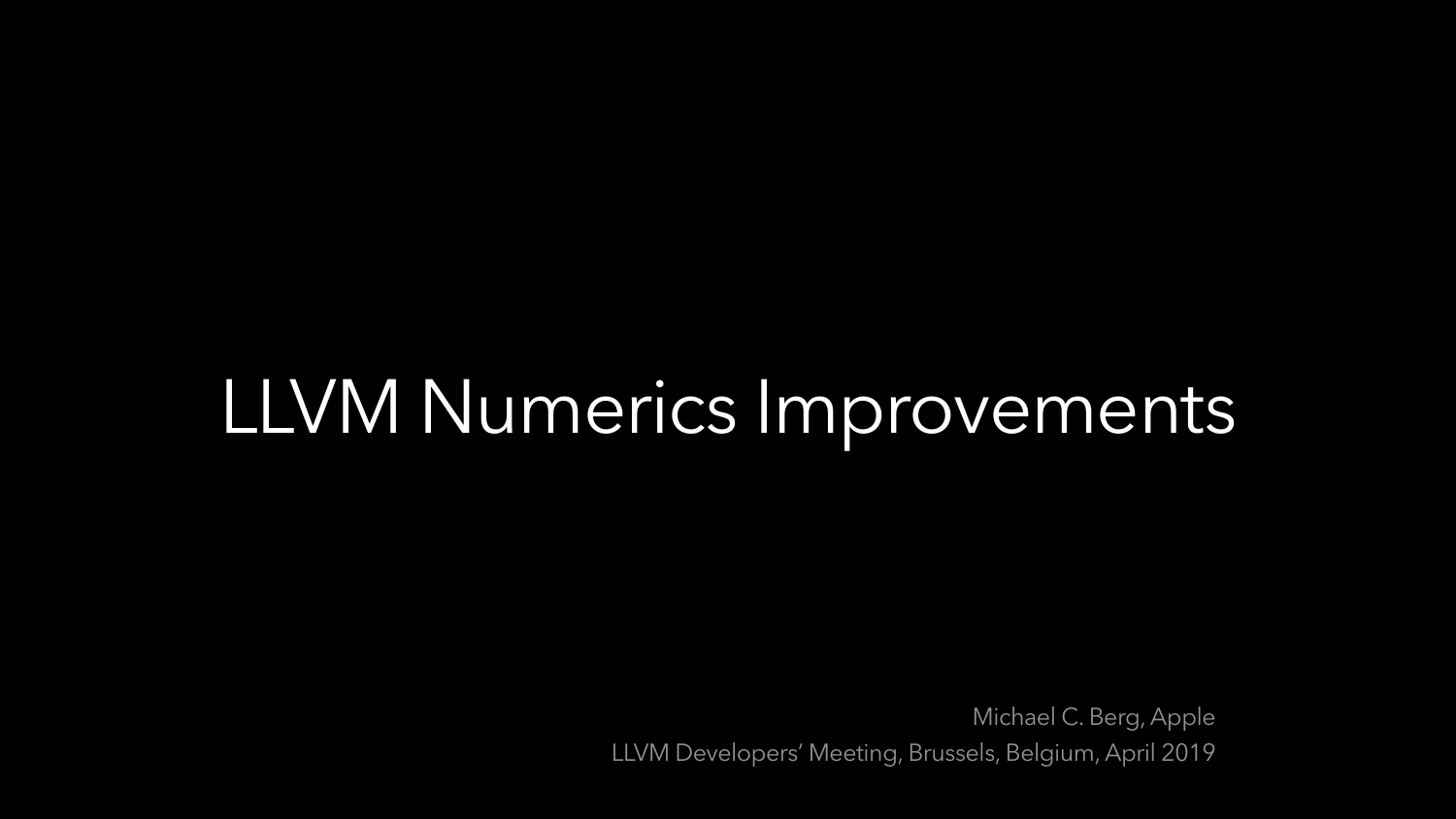

Handling Numerics via Flags Current LLVM Numerics Models How Unsafe Changes Behavior Mixed Mode Flag Guided Optimizations Conclusions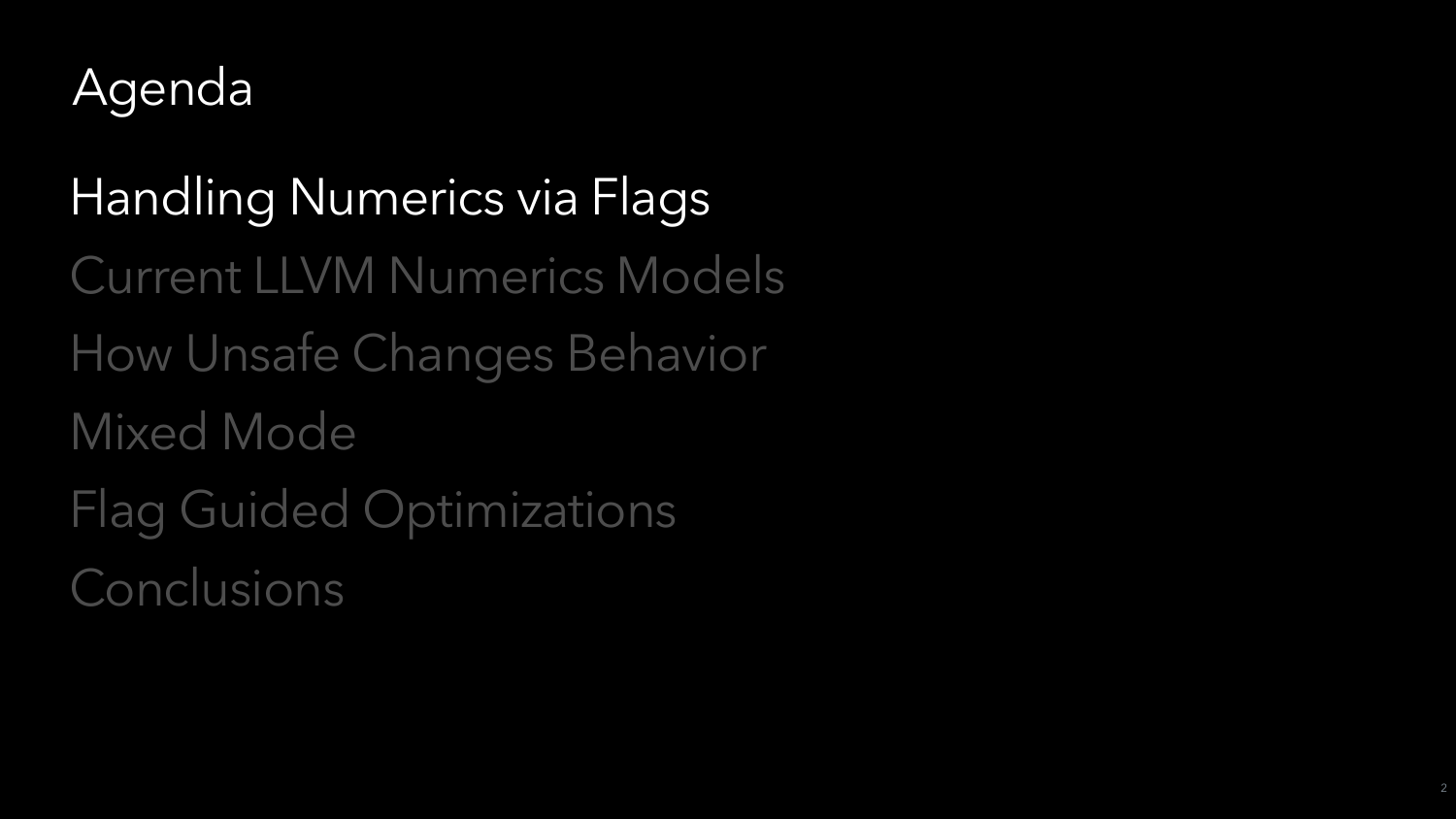Targeted Backends

**SDNode**

IR Flags Translated to MachineInstr

**MachineInstr**



DAG Lowering

**SelectionDAG** 

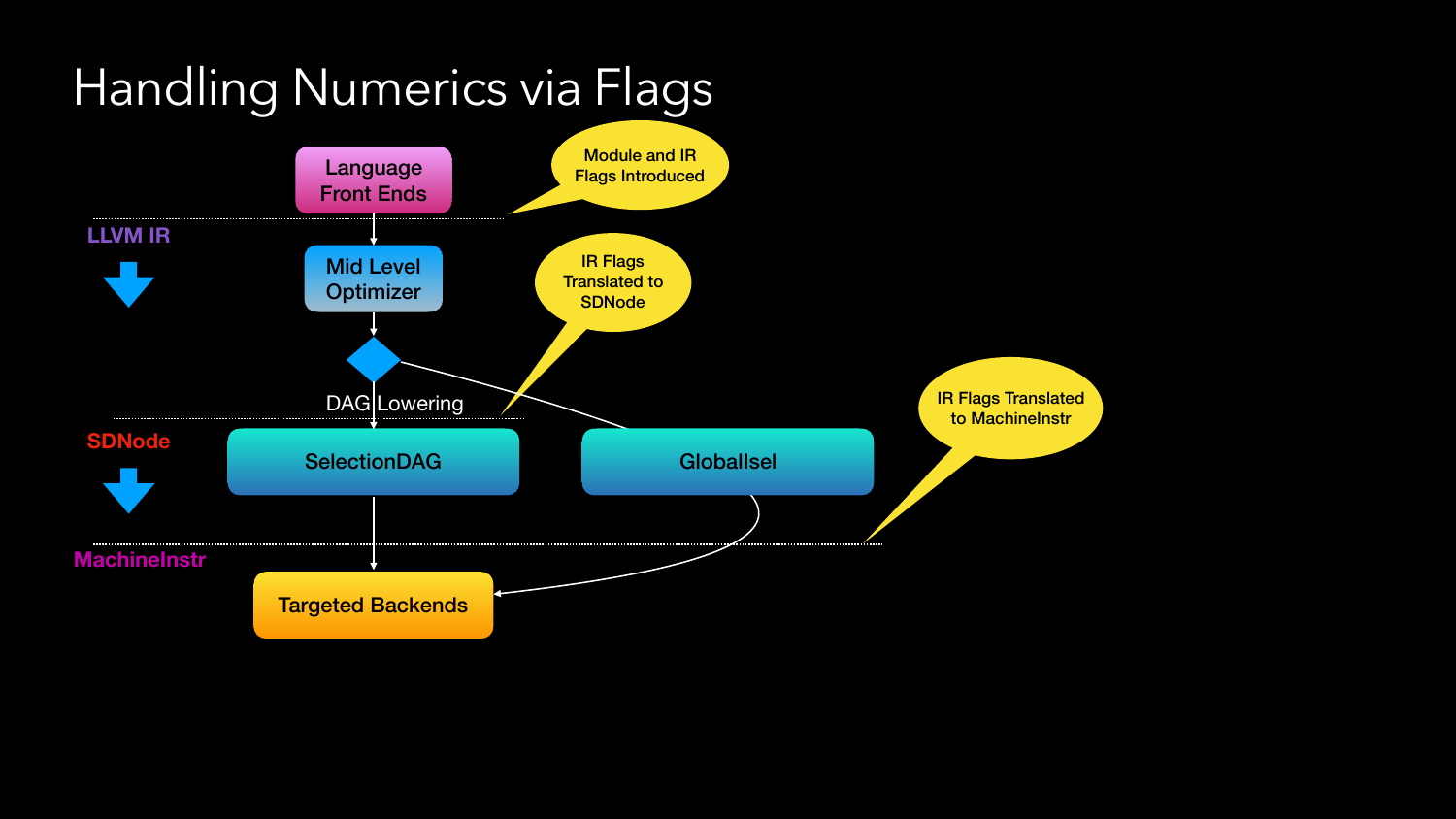

Handling Numerics via Flags Current LLVM Numerics Models How Unsafe Changes Behavior Mixed Mode Flag Guided Optimizations Conclusions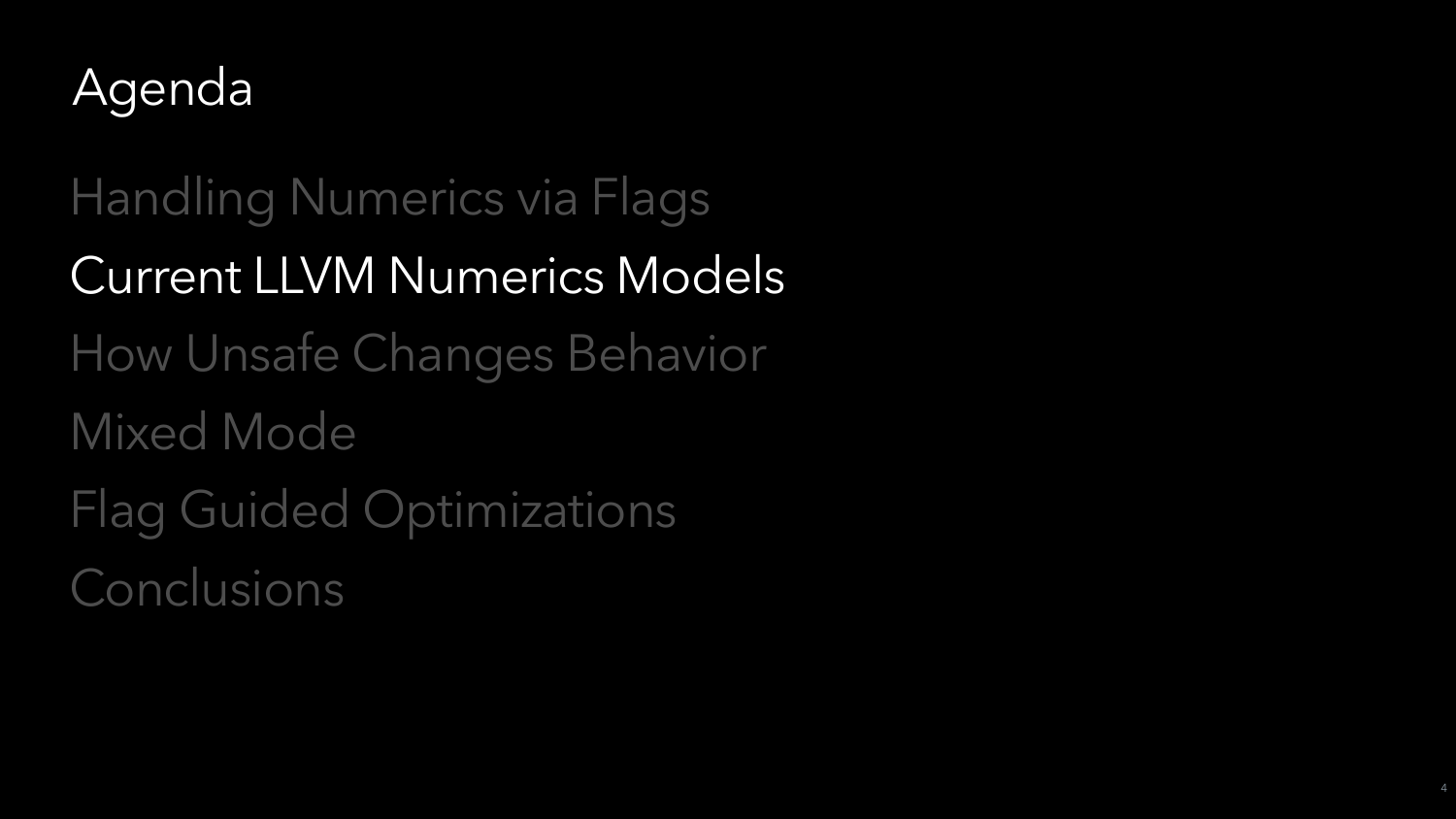- Unsafe : module-wide scope overrides Fast Math Flags (FMF).
- Fast-Math: IR scope, FMFs all set.
- Precise-Math: IR scope, FMFs all unset, IEEE–754.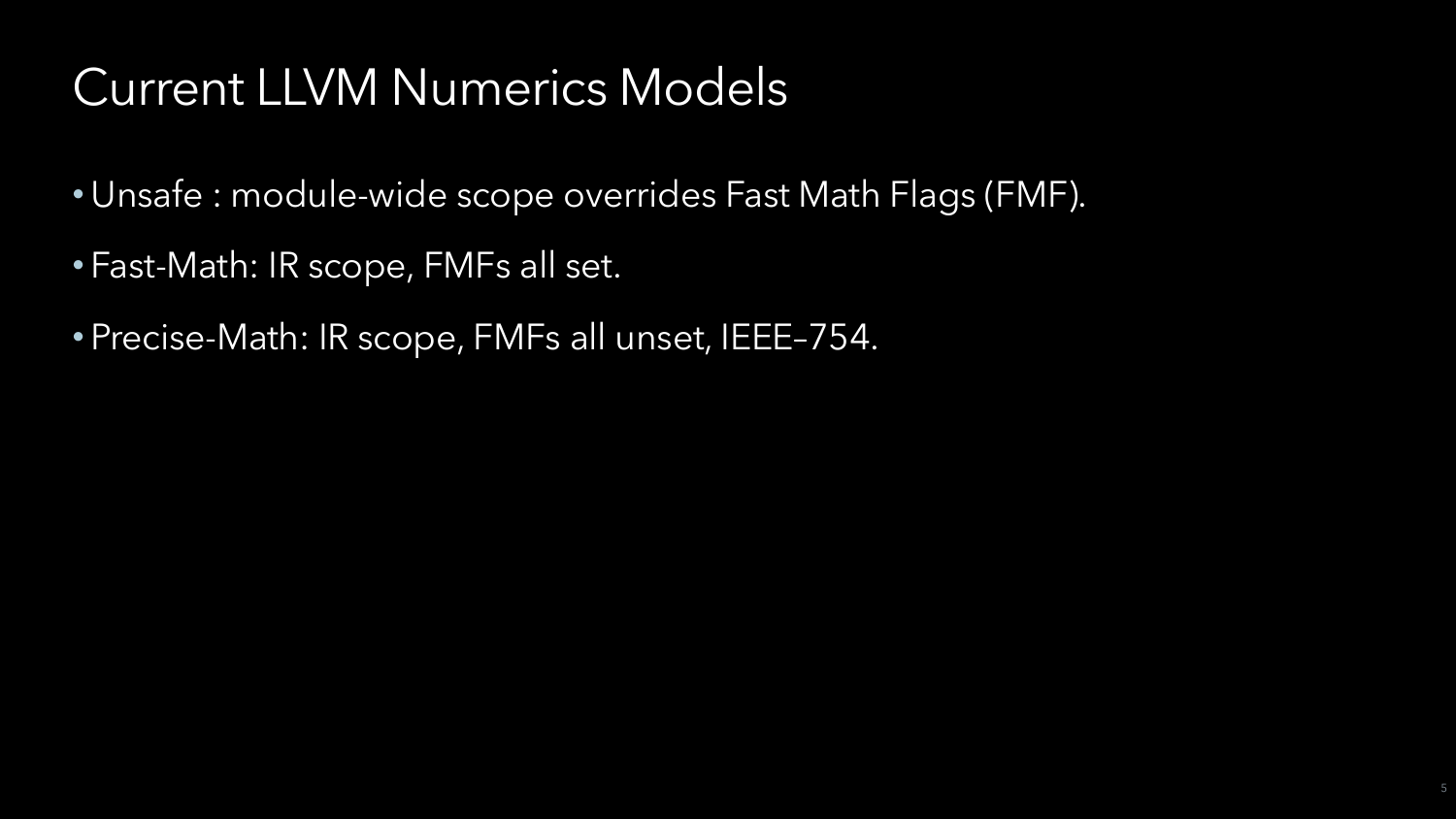

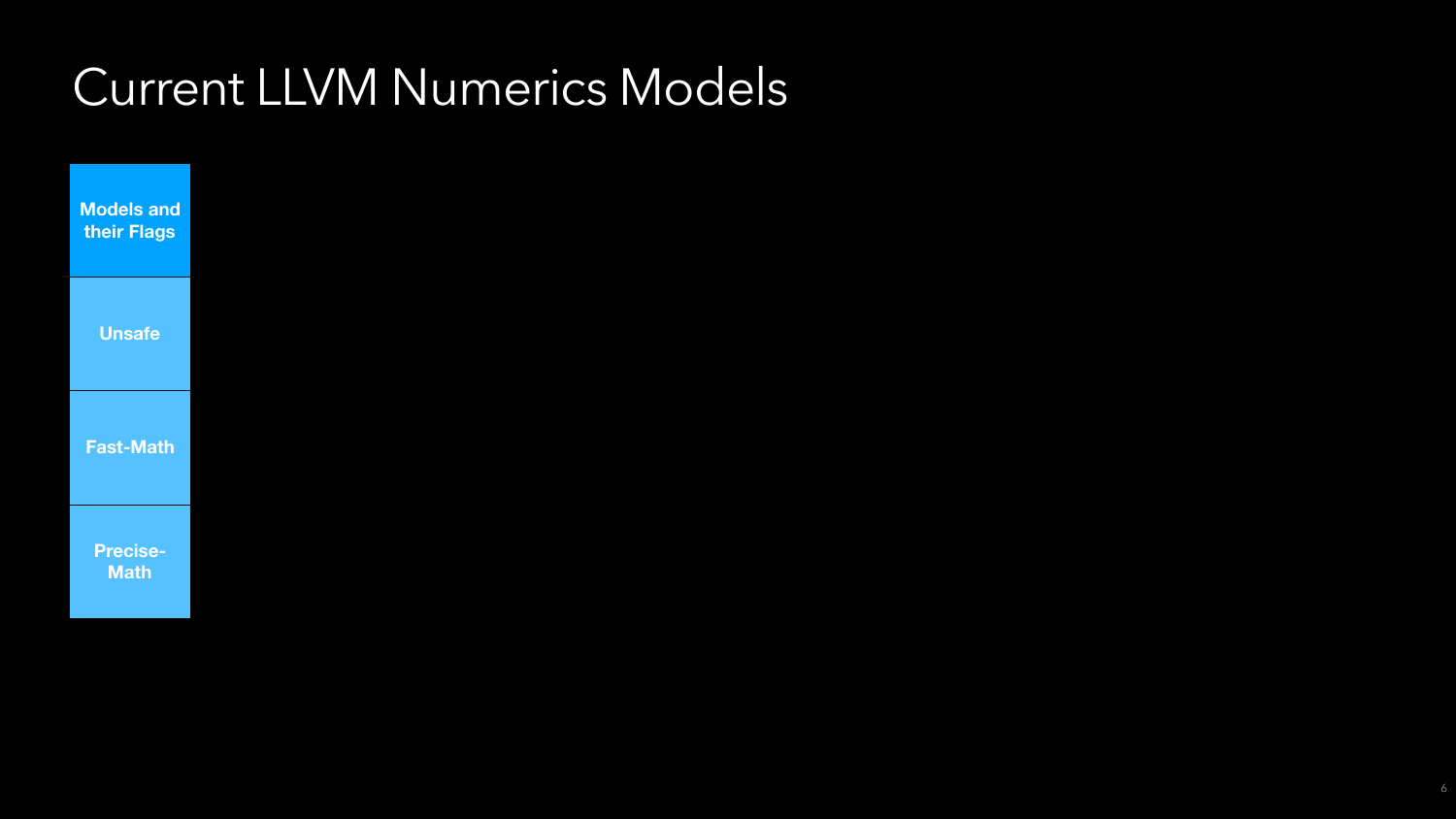**Nsz:** Allow optimizations to treat the sign of a zero argument or result as insignificant.



| <b>Models and</b><br>their Flags | <b>Nsz</b> |
|----------------------------------|------------|
| <b>Unsafe</b>                    | Overrides  |
| <b>Fast-Math</b>                 |            |
| <b>Precise-</b><br><b>Math</b>   | X          |

6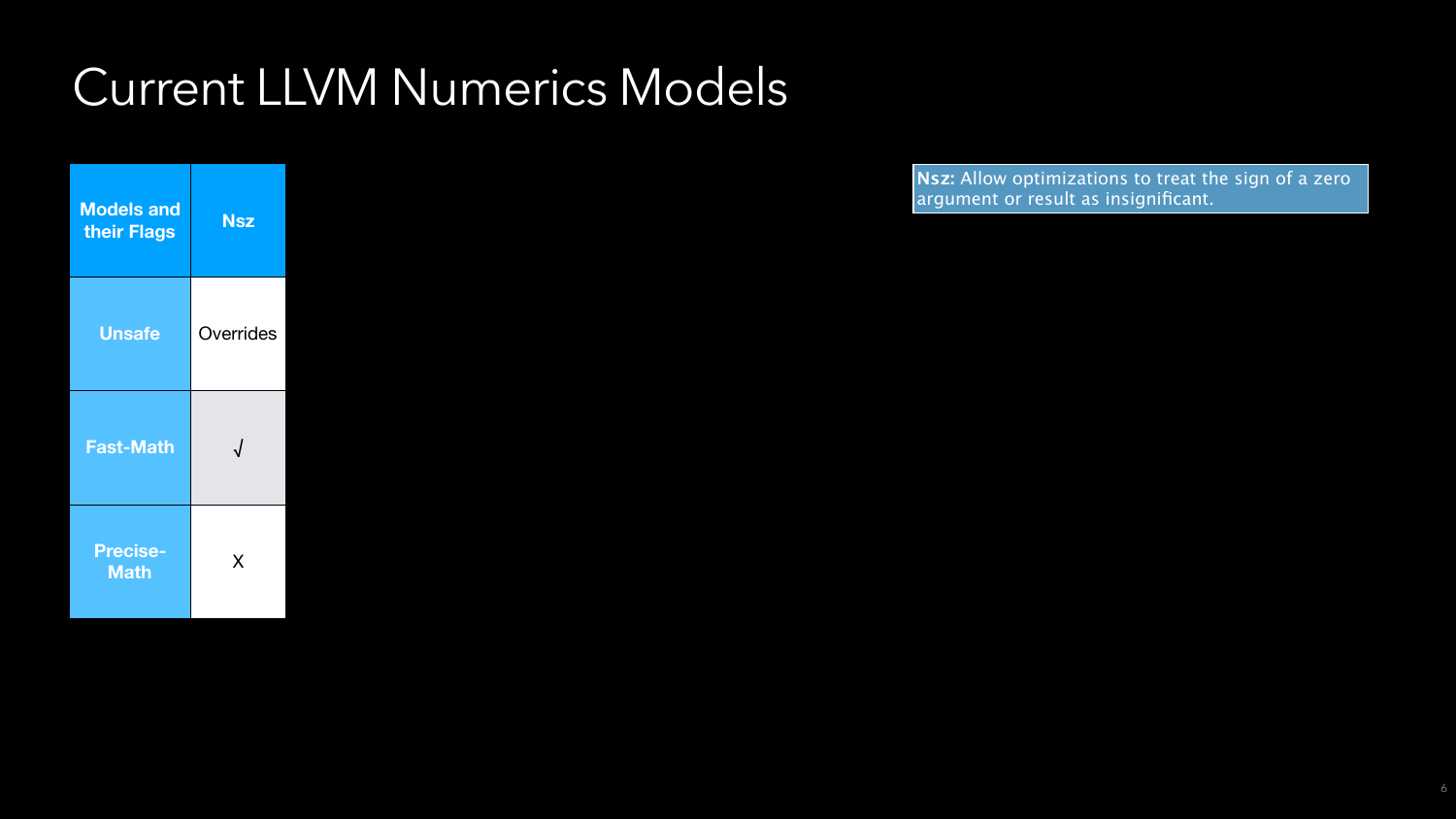| <b>Models and</b><br>their Flags | <b>Nsz</b> | <b>Nnan</b> |
|----------------------------------|------------|-------------|
| <b>Unsafe</b>                    | Overrides  | Overrides   |
| <b>Fast-Math</b>                 |            |             |
| <b>Precise-</b><br><b>Math</b>   | X          | X           |

**Nnan:** Allow optimizations to assume the arguments and result are not NaN.



6

**Nsz:** Allow optimizations to treat the sign of a zero argument or result as insignificant.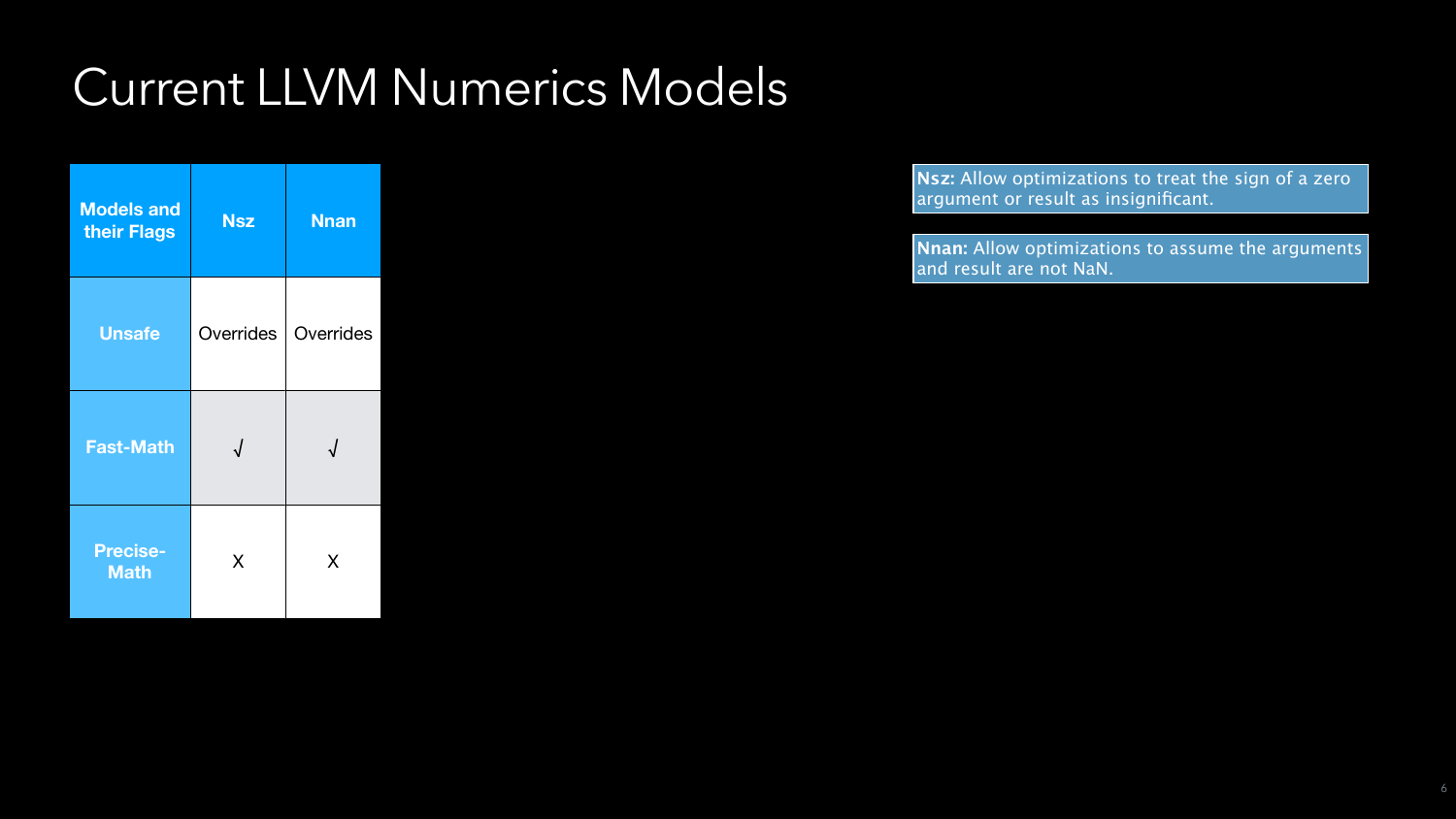**Nsz:** Allow optimizations to treat the sign of a zero argument or result as insignificant.

| <b>Models and</b><br>their Flags | <b>Nsz</b> | <b>Nnan</b> | <b>Ninf</b> |
|----------------------------------|------------|-------------|-------------|
| <b>Unsafe</b>                    | Overrides  | Overrides   | Overrides   |
| <b>Fast-Math</b>                 |            |             |             |
| <b>Precise-</b><br><b>Math</b>   | X          | X           | X           |

**Nnan:** Allow optimizations to assume the arguments and result are not NaN.

6

**Ninf**: Allow optimizations to assume the arguments and result are not +/-Inf.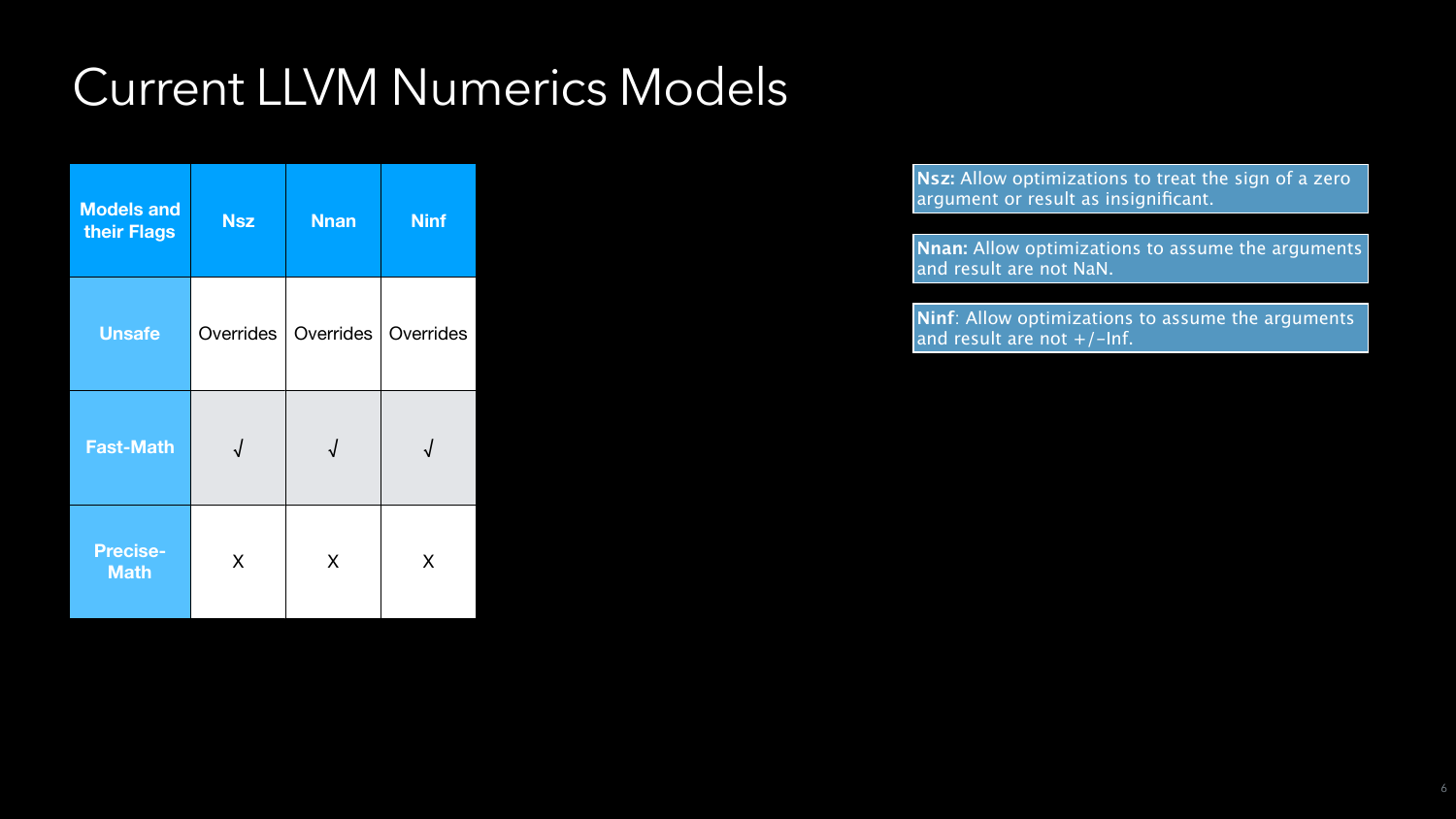| <b>Models and</b><br>their Flags | <b>Nsz</b> | <b>Nnan</b> | <b>Ninf</b> | <b>Arcp</b> |
|----------------------------------|------------|-------------|-------------|-------------|
| <b>Unsafe</b>                    | Overrides  | Overrides   | Overrides   | Overrides   |
| <b>Fast-Math</b>                 | $\sqrt{2}$ | $\sqrt{ }$  |             |             |
| <b>Precise-</b><br><b>Math</b>   | X          |             | X           | X           |

**Ninf**: Allow optimizations to assume the arguments and result are not  $+/-$ Inf.

6

**Nsz:** Allow optimizations to treat the sign of a zero argument or result as insignificant.

**Nnan:** Allow optimizations to assume the arguments and result are not NaN.

**Arcp**: Allow optimizations to use reciprocal operations with approximate expressions.

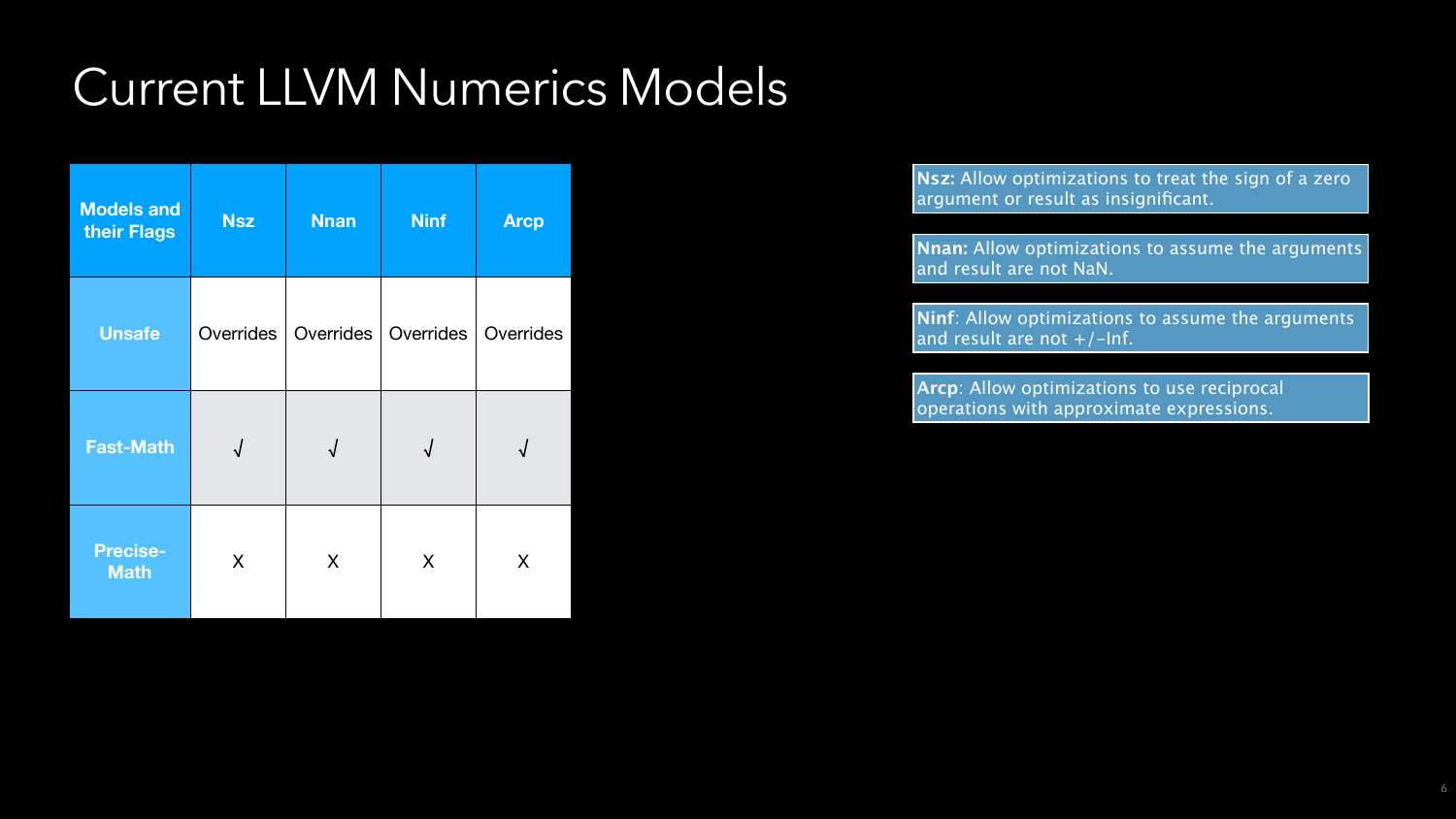| <b>Models and</b><br>their Flags | <b>Nsz</b> | <b>Nnan</b> | <b>Ninf</b> | <b>Arcp</b>               | Contract  |
|----------------------------------|------------|-------------|-------------|---------------------------|-----------|
| <b>Unsafe</b>                    | Overrides  | Overrides   | Overrides   | Overrides                 | Overrides |
| <b>Fast-Math</b>                 | $\sqrt{ }$ | $\sqrt{ }$  | $\sqrt{ }$  | $\boldsymbol{\mathsf{V}}$ | √         |
| <b>Precise-</b><br><b>Math</b>   | X          | X           | X           | X                         | X         |

**Ninf**: Allow optimizations to assume the arguments and result are not  $+/-$ Inf.

6

**Nsz:** Allow optimizations to treat the sign of a zero argument or result as insignificant.

**Nnan:** Allow optimizations to assume the arguments and result are not NaN.

**Arcp**: Allow optimizations to use reciprocal operations with approximate expressions.

**Contract**: Allow floating-point contraction (e.g. fusing a multiply add/sub).

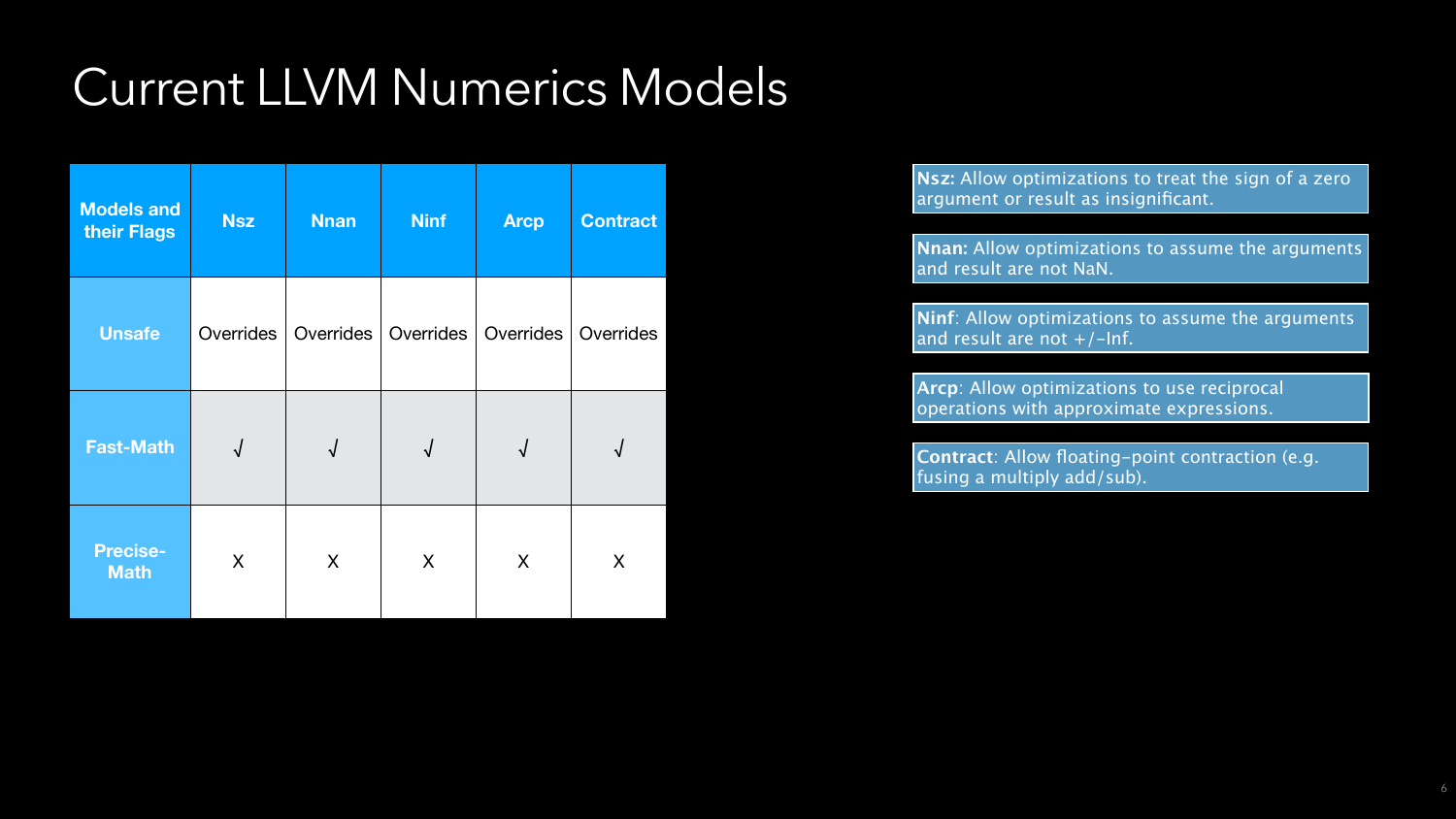| <b>Models and</b><br>their Flags | <b>Nsz</b>       | <b>Nnan</b> | <b>Ninf</b>      | <b>Arcp</b>      | <b>Contract</b> | <b>Reassoc</b> | Nsz: Allow optimizations to treat the sign of a zero<br>argument or result as insignificant.<br>Nnan: Allow optimizations to assume the arguments<br>and result are not NaN.      |
|----------------------------------|------------------|-------------|------------------|------------------|-----------------|----------------|-----------------------------------------------------------------------------------------------------------------------------------------------------------------------------------|
| <b>Unsafe</b>                    | <b>Overrides</b> | Overrides   | <b>Overrides</b> | <b>Overrides</b> | Overrides       | Overrides      | Ninf: Allow optimizations to assume the arguments<br>and result are not +/-Inf.                                                                                                   |
| <b>Fast-Math</b>                 |                  |             |                  |                  |                 |                | <b>Arcp:</b> Allow optimizations to use reciprocal<br>operations with approximate expressions.<br>Contract: Allow floating-point contraction (e.g.<br>fusing a multiply add/sub). |
| <b>Precise-</b><br><b>Math</b>   | X                | X           | X                | X                | X               | X              | <b>Reassoc:</b> Allow reassociation transformations on<br>floating-point instructions.                                                                                            |

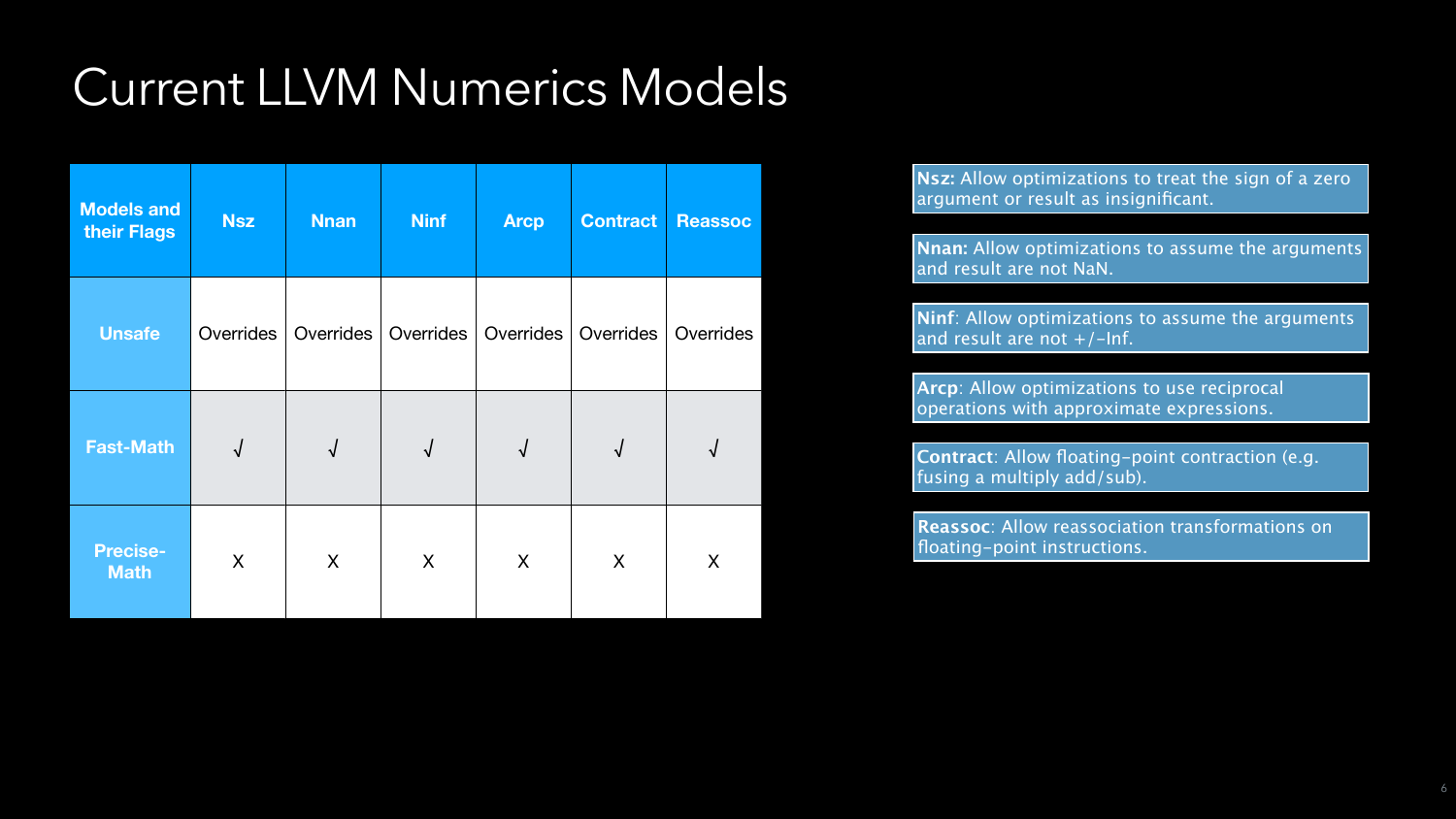6

| <b>Models and</b><br>their Flags | <b>Nsz</b>       | <b>Nnan</b> | <b>Ninf</b>      | <b>Arcp</b>      | <b>Contract</b> | <b>Reassoc</b> | <b>Afn</b>       | Nsz: Allow optimizations to treat the sign of a zero<br>argument or result as insignificant.<br>Nnan: Allow optimizations to assume the arguments<br>and result are not NaN.       |
|----------------------------------|------------------|-------------|------------------|------------------|-----------------|----------------|------------------|------------------------------------------------------------------------------------------------------------------------------------------------------------------------------------|
| <b>Unsafe</b>                    | <b>Overrides</b> | Overrides   | <b>Overrides</b> | <b>Overrides</b> | Overrides       | Overrides      | <b>Overrides</b> | Ninf: Allow optimizations to assume the arguments<br>and result are not $+/-$ Inf.                                                                                                 |
| <b>Fast-Math</b>                 |                  |             |                  |                  |                 |                |                  | <b>Arcp:</b> Allow optimizations to use reciprocal<br>operations with approximate expressions.<br>Contract: Allow floating-point contraction (e.g.<br>fusing a multiply add/sub).  |
| <b>Precise-</b><br><b>Math</b>   | X                | X           | X                | X                | X               |                | X                | <b>Reassoc</b> : Allow reassociation transformations on<br> floating-point instructions.<br>Afn: Allow substitution of approximate calculations<br>for functions (sin log cos atc) |

for functions (sin, log, cos, etc).

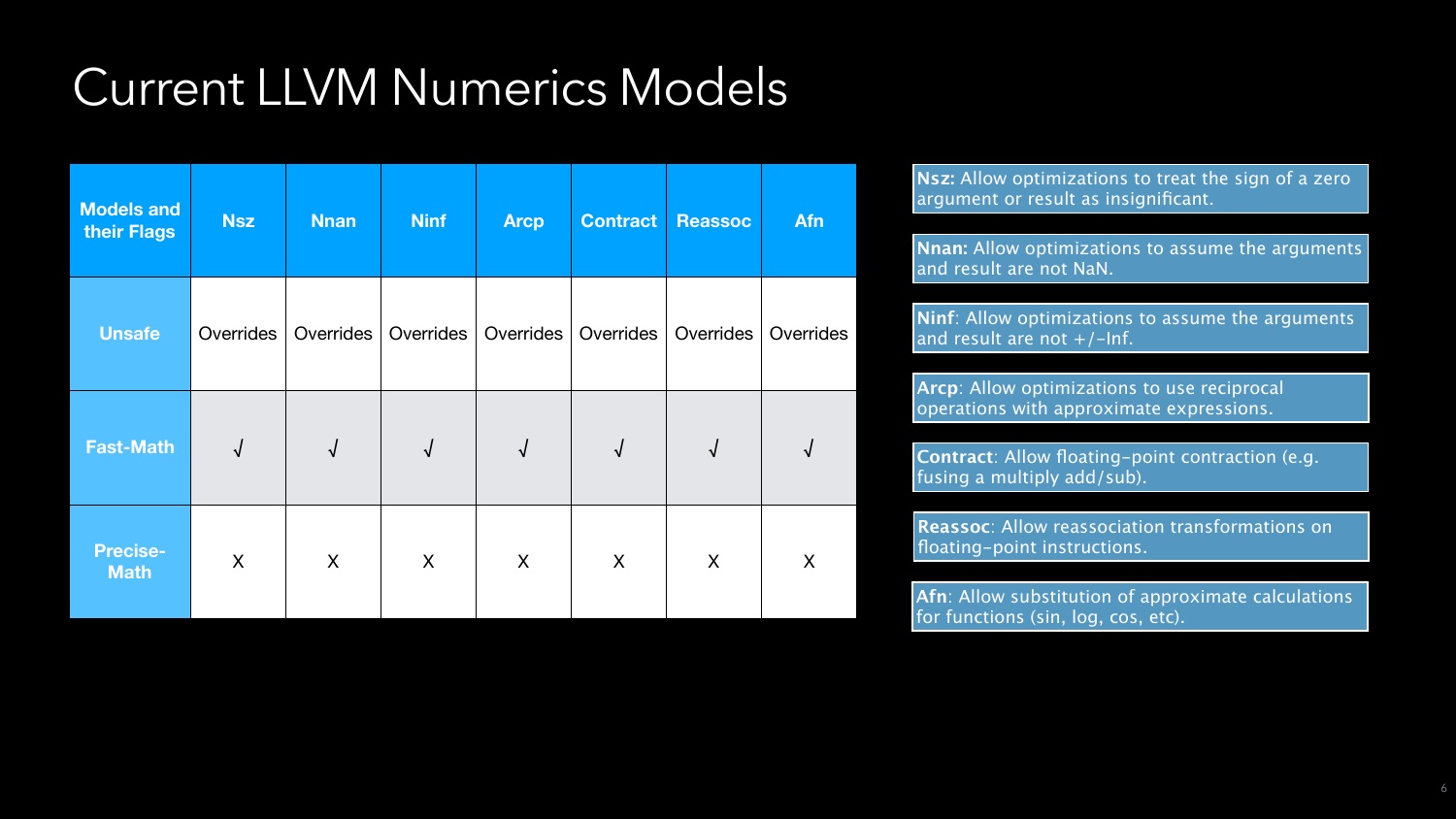**FMF Precision and Behavior**

> **Math operation order changed**

**IEEE behavior changed**

> **IEEE precision changed**

> > 7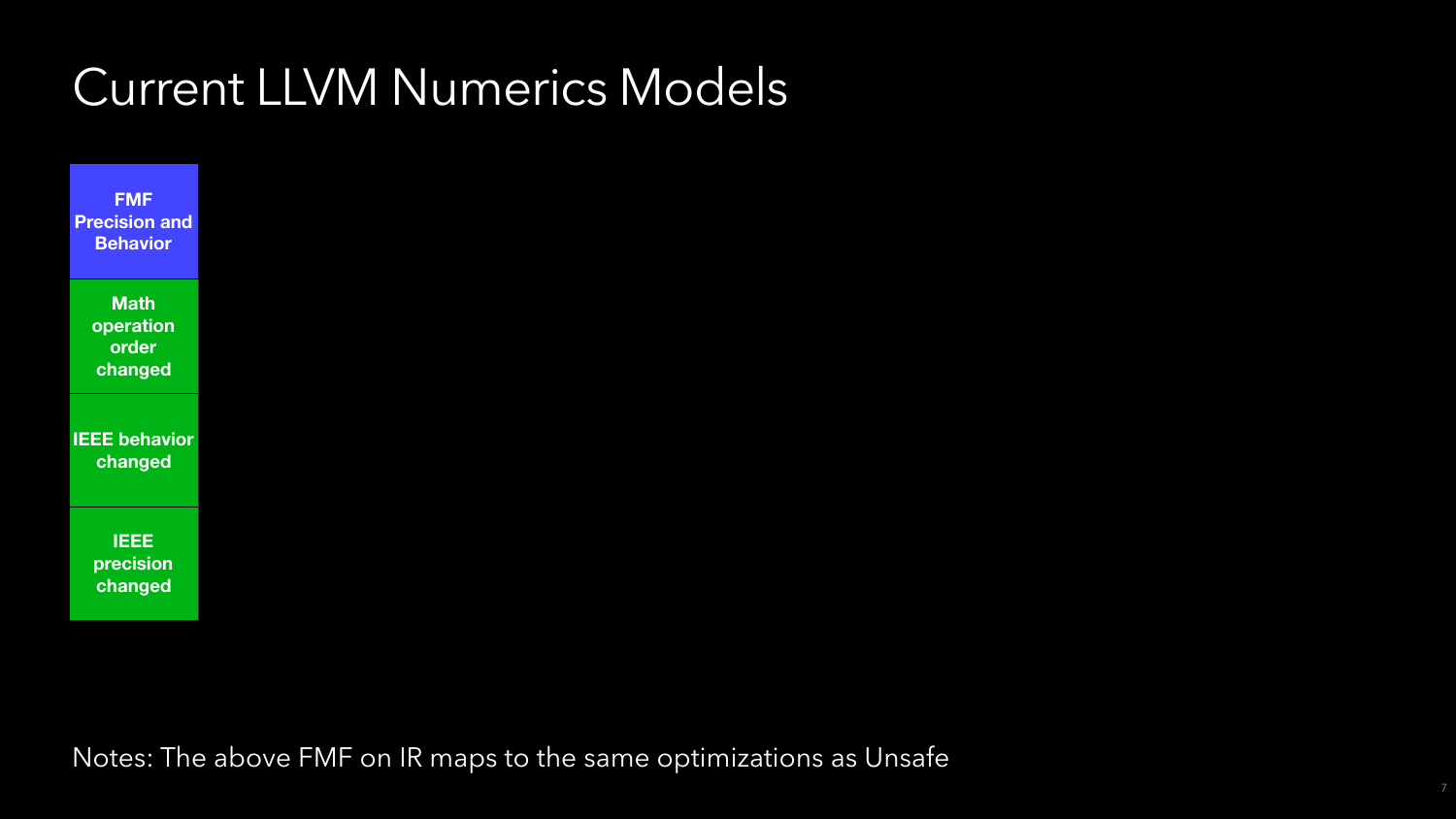| <b>FMF</b><br><b>Precision and</b><br><b>Behavior</b> | <b>Nsz</b> |
|-------------------------------------------------------|------------|
| <b>Math</b><br>operation<br>order<br>changed          |            |
| <b>IEEE</b> behavior<br>changed                       | $\sqrt{}$  |
| IEEE<br>precision<br>changed                          |            |

7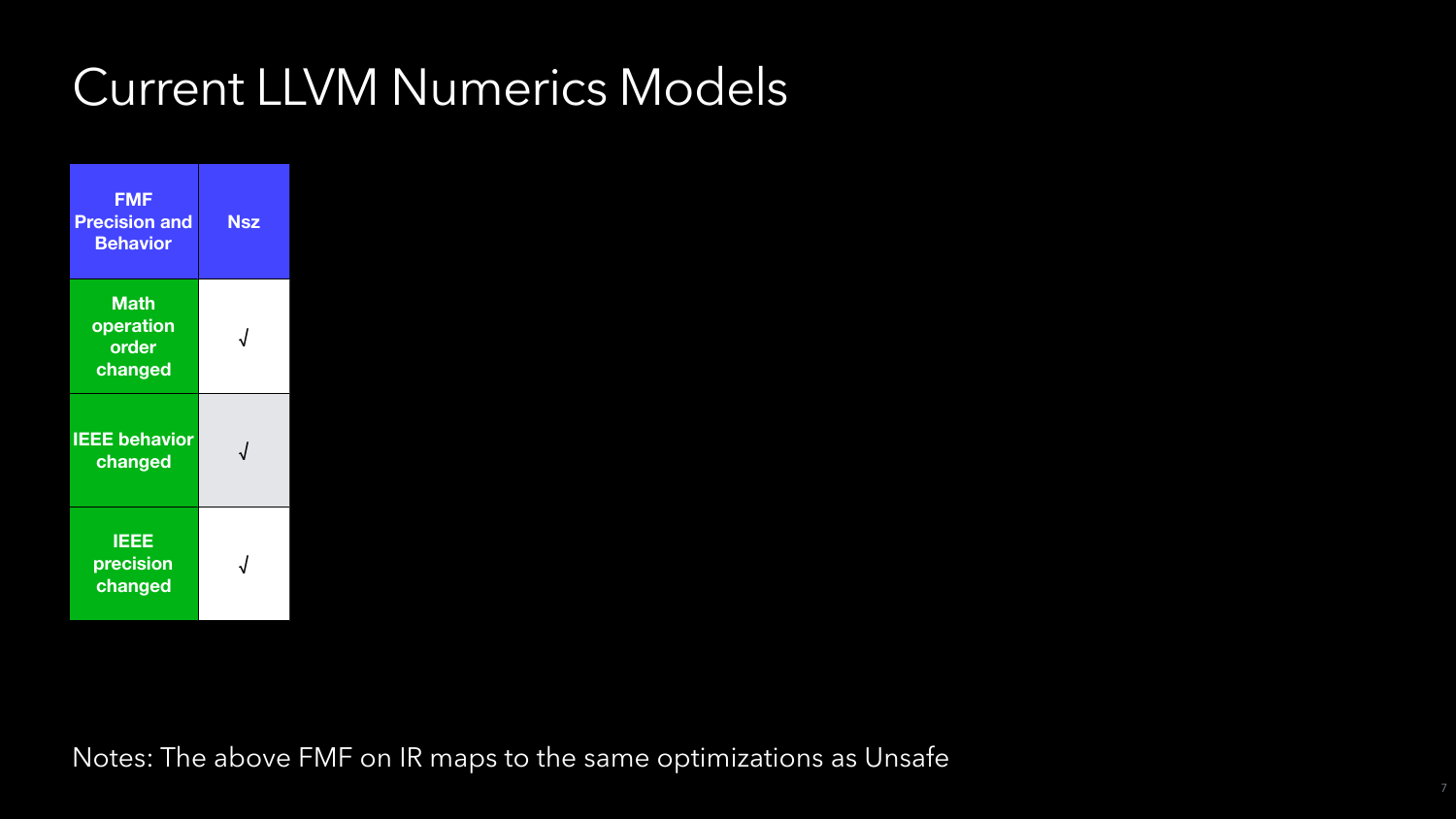| <b>FMF</b><br><b>Precision and</b><br><b>Behavior</b><br><b>Math</b><br>operation | <b>Nsz</b> | <b>Nnan</b> |
|-----------------------------------------------------------------------------------|------------|-------------|
| order<br>changed                                                                  |            |             |
| <b>IEEE</b> behavior<br>changed                                                   |            |             |
| <b>IEEE</b><br>precision<br>changed                                               |            |             |

7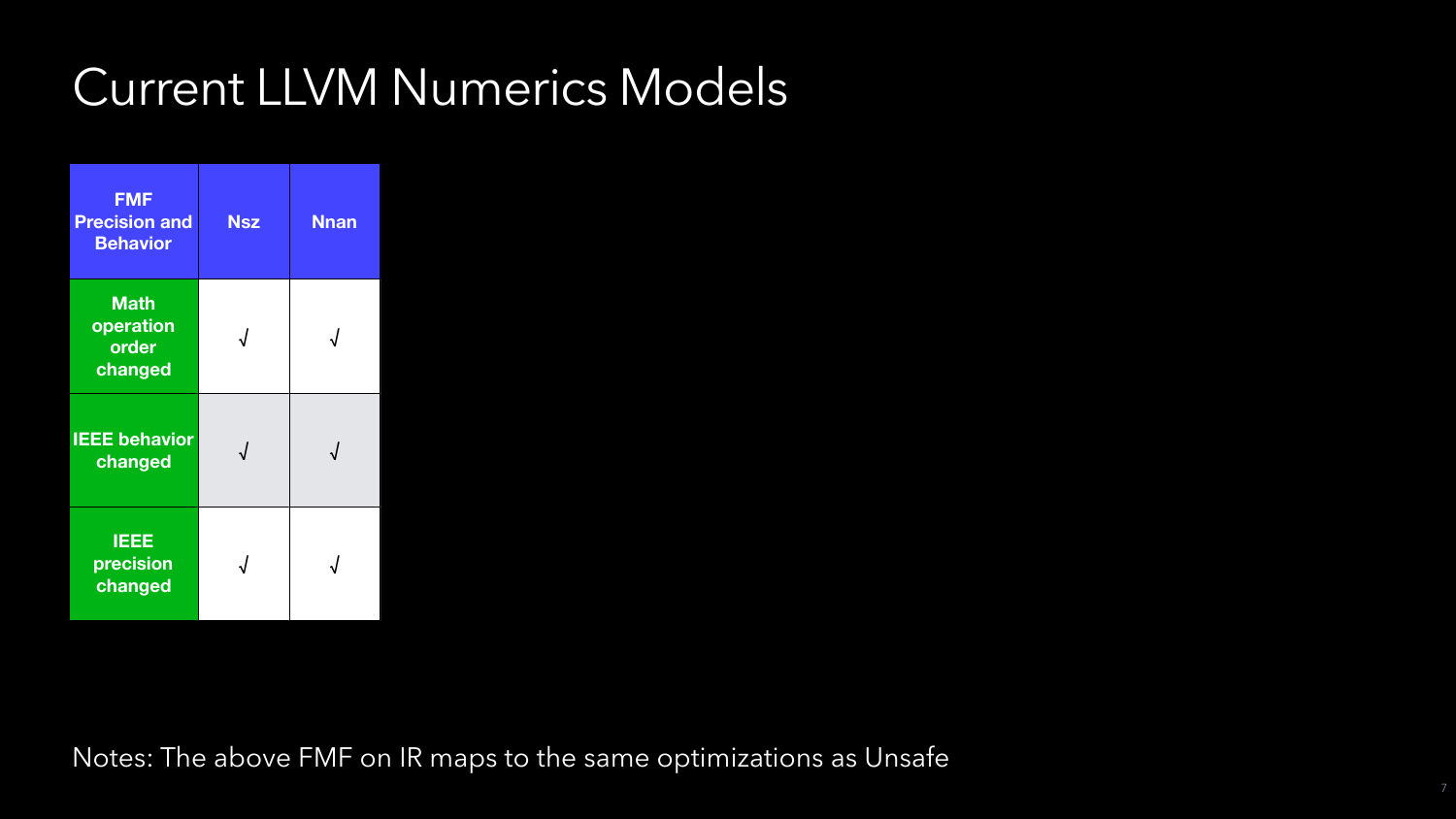| <b>FMF</b><br><b>Precision and</b><br><b>Behavior</b> | <b>Nsz</b> | <b>Nnan</b>             | <b>Ninf</b> |
|-------------------------------------------------------|------------|-------------------------|-------------|
| <b>Math</b><br>operation<br>order<br>changed          |            |                         | X           |
| <b>IEEE behavior</b><br>changed                       |            | $\overline{\mathbf{A}}$ |             |
| <b>IEEE</b><br>precision<br>changed                   |            |                         |             |

7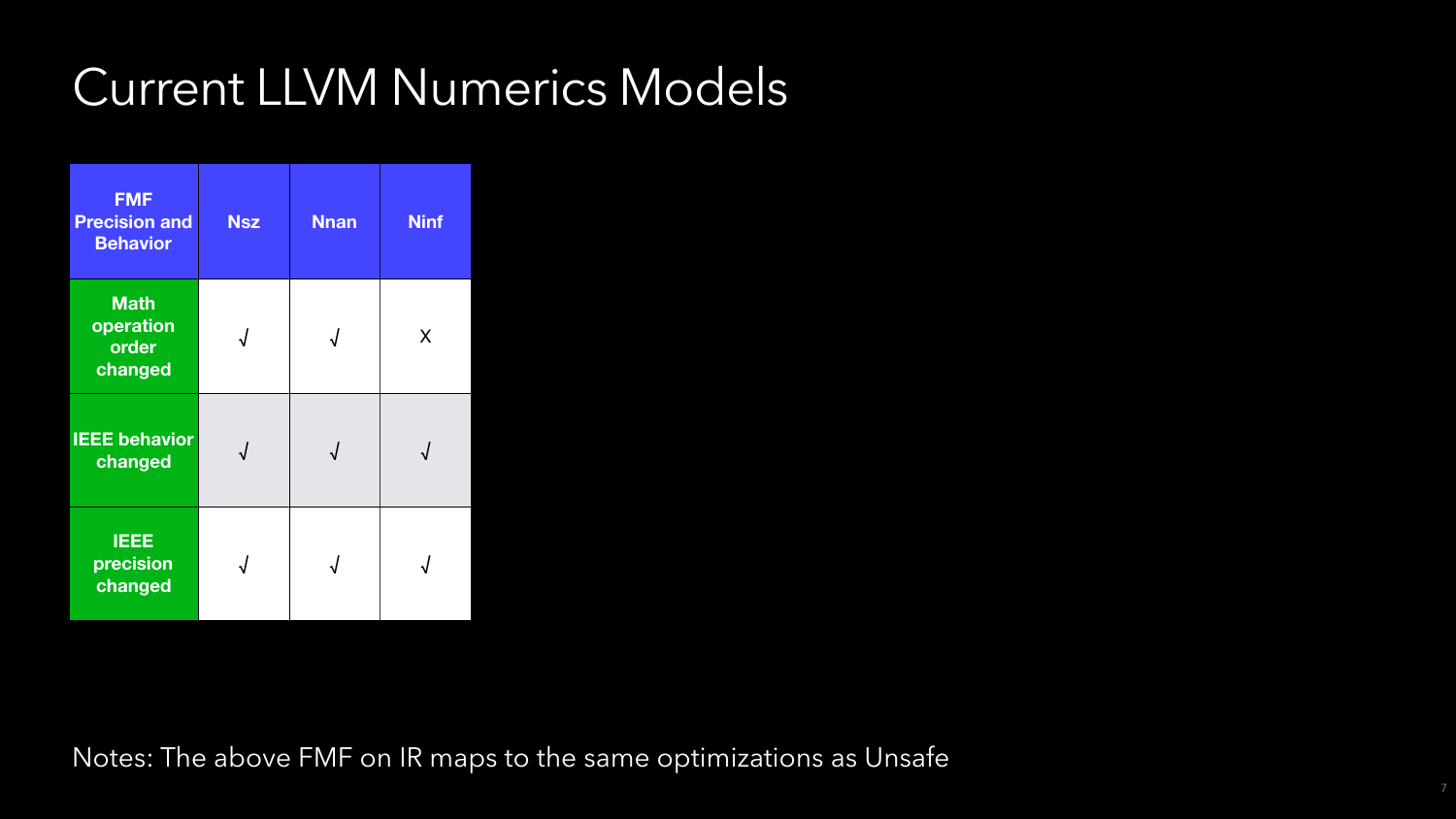| <b>FMF</b><br><b>Precision and</b><br><b>Behavior</b> | <b>Nsz</b> | <b>Nnan</b> | <b>Ninf</b> | <b>Arcp</b> |
|-------------------------------------------------------|------------|-------------|-------------|-------------|
| <b>Math</b><br>operation<br>order<br>changed          |            |             | X           | <b>NA</b>   |
| <b>IEEE behavior</b><br>changed                       | $\sqrt{}$  |             | $\sqrt{ }$  |             |
| <b>IEEE</b><br>precision<br>changed                   |            |             |             |             |

7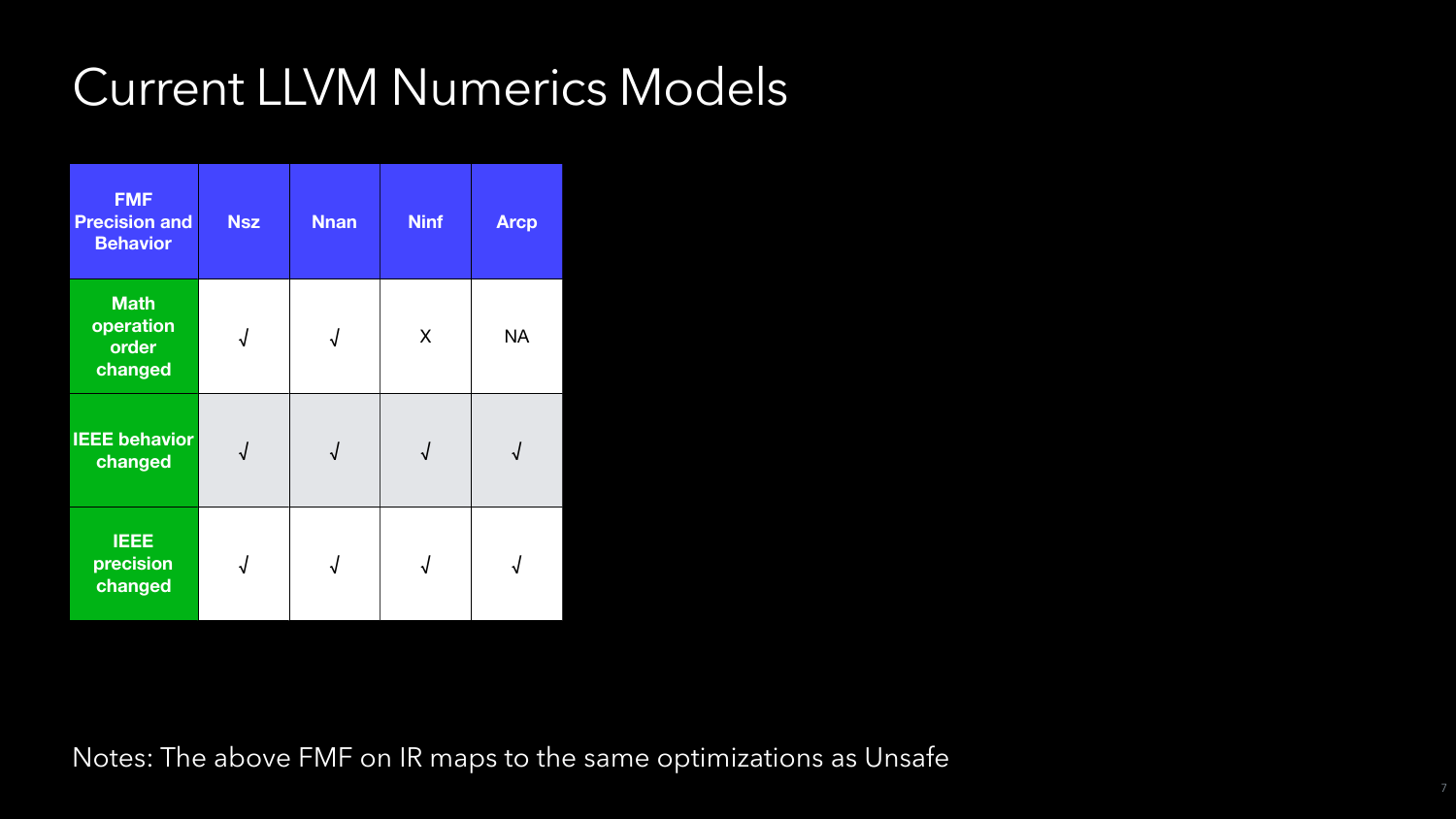| <b>FMF</b><br><b>Precision and</b><br><b>Behavior</b> | <b>Nsz</b> | <b>Nnan</b> | <b>Ninf</b> | <b>Arcp</b> | <b>Contract</b> |
|-------------------------------------------------------|------------|-------------|-------------|-------------|-----------------|
| <b>Math</b><br>operation<br>order<br>changed          | √          | $\sqrt{ }$  | X           | <b>NA</b>   | √               |
| <b>IEEE behavior</b><br>changed                       | $\bigvee$  | $\sqrt{}$   | $\sqrt{}$   | $\sqrt{2}$  | $\sqrt{}$       |
| <b>IEEE</b><br>precision<br>changed                   |            |             |             |             |                 |

7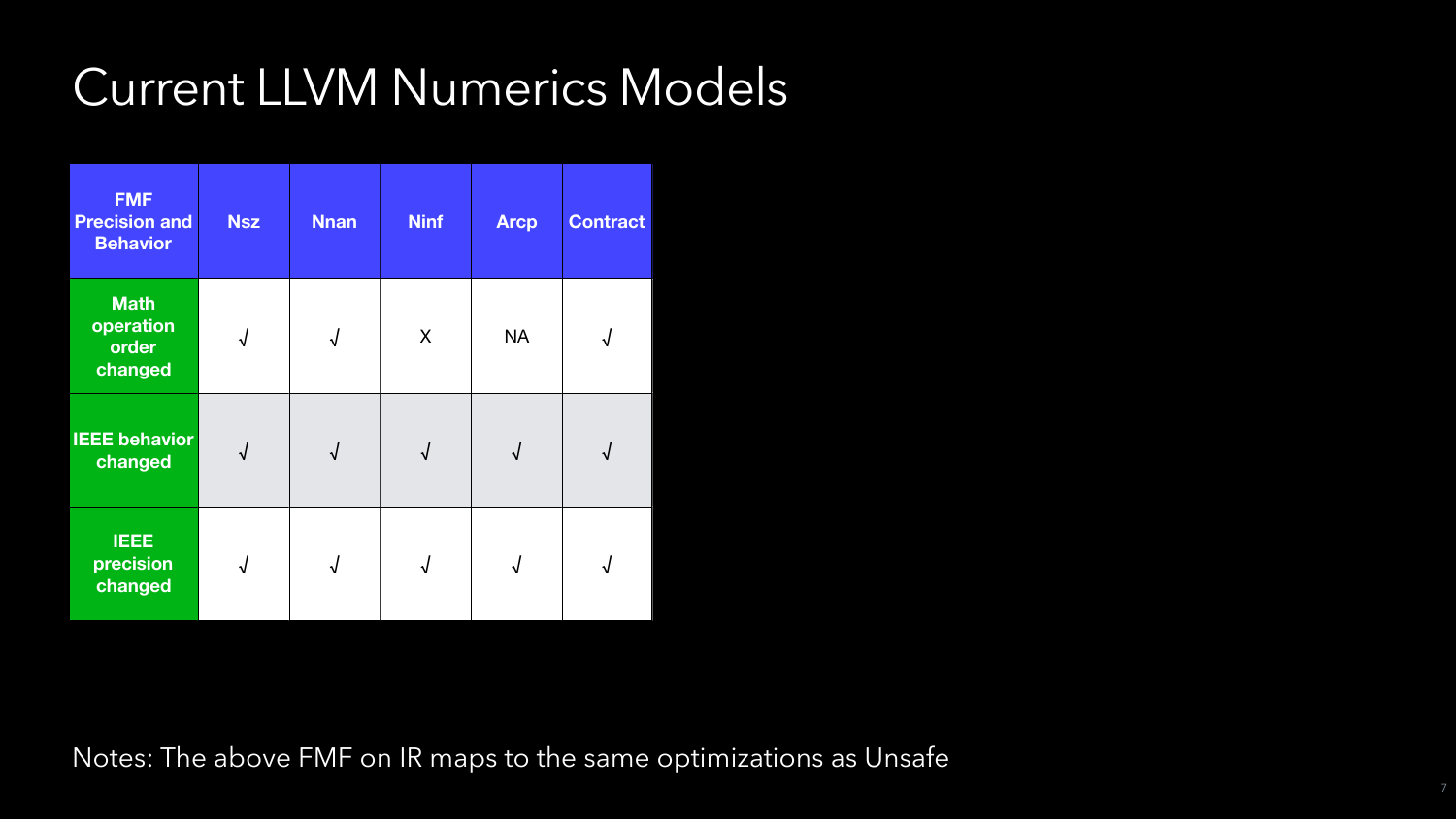| <b>FMF</b><br><b>Precision and</b><br><b>Behavior</b> | <b>Nsz</b> | <b>Nnan</b> | <b>Ninf</b> | <b>Arcp</b> | <b>Contract</b> | <b>Re</b> |
|-------------------------------------------------------|------------|-------------|-------------|-------------|-----------------|-----------|
| <b>Math</b><br>operation<br>order<br>changed          |            | $\sqrt{2}$  | X           | <b>NA</b>   |                 |           |
| <b>IEEE behavior</b><br>changed                       | $\bigvee$  | $\sqrt{}$   | $\sqrt{}$   | $\sqrt{}$   | $\sqrt{}$       |           |
| <b>IEEE</b><br>precision<br>changed                   |            |             |             |             |                 |           |



7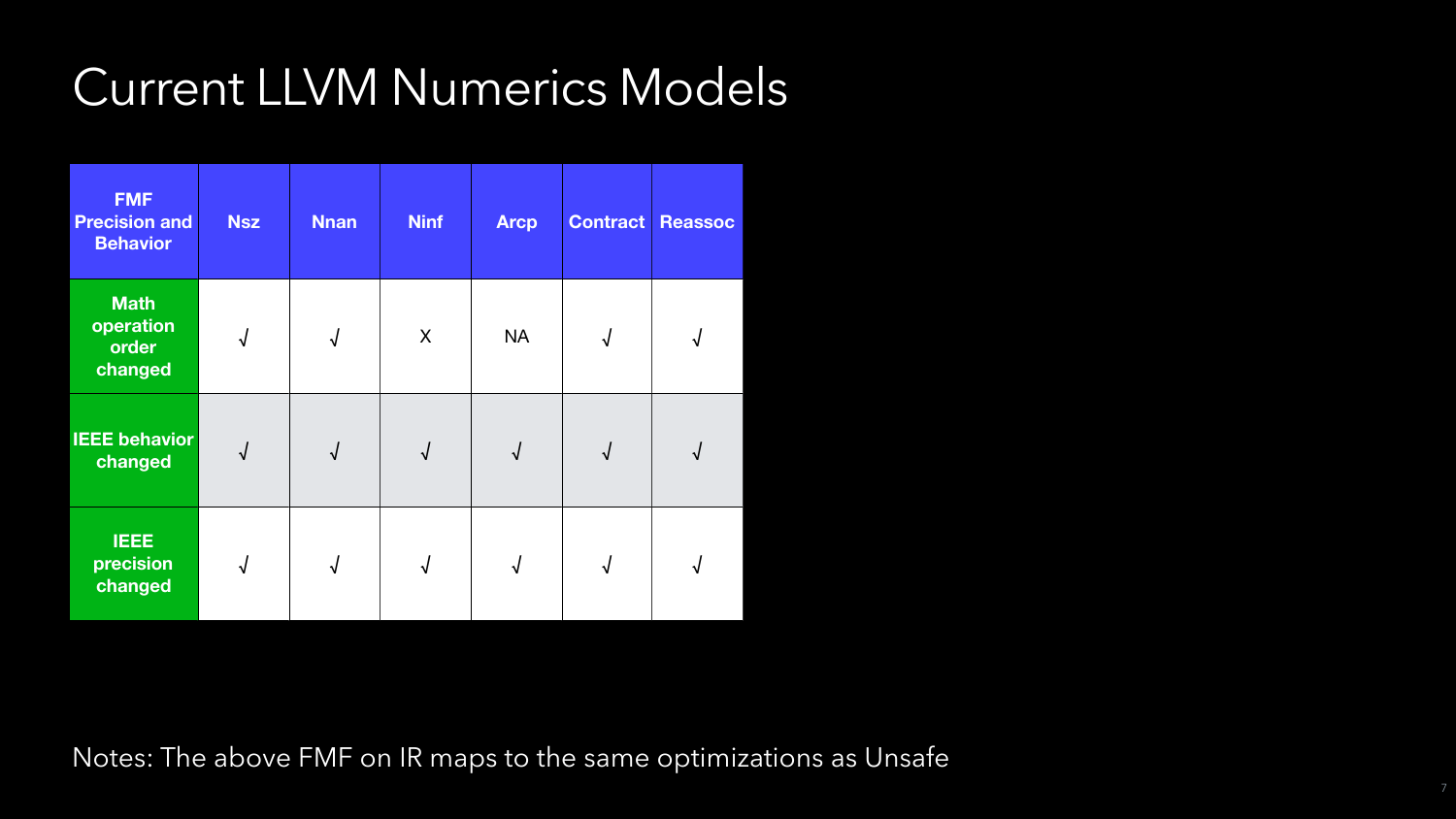| <b>FMF</b><br><b>Precision and</b><br><b>Behavior</b> | <b>Nsz</b> | <b>Nnan</b> | <b>Ninf</b> | <b>Arcp</b> | <b>Contract</b> | Reassoc                   |
|-------------------------------------------------------|------------|-------------|-------------|-------------|-----------------|---------------------------|
| <b>Math</b><br>operation<br>order<br>changed          | $\sqrt{ }$ | $\sqrt{ }$  | X           | <b>NA</b>   | $\sqrt{}$       | $\boldsymbol{\mathsf{V}}$ |
| <b>IEEE behavior</b><br>changed                       | $\sqrt{}$  | $\sqrt{ }$  | $\sqrt{ }$  | $\sqrt{2}$  | $\sqrt{ }$      | $\boldsymbol{\mathsf{v}}$ |
| <b>IEEE</b><br>precision<br>changed                   |            |             |             |             |                 |                           |

Changing order of operations may cause rounding differences, NaN and Inf instances may materialize in new ways or even disappear, generalizing the intended values expected in user code.

7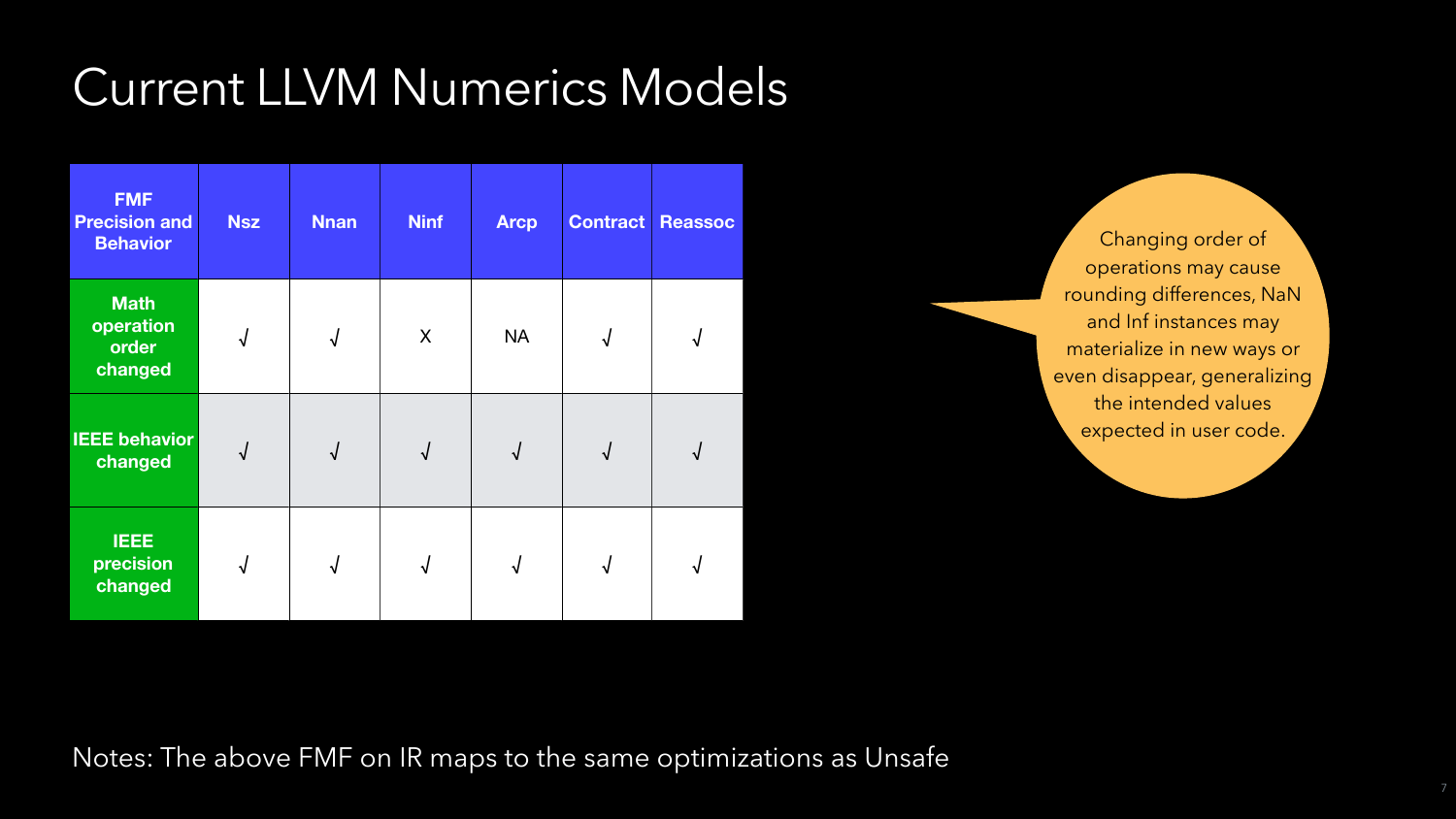| <b>FMF</b><br><b>Precision and</b><br><b>Behavior</b> | <b>Nsz</b> | <b>Nnan</b> | <b>Ninf</b> | <b>Arcp</b> | <b>Contract</b> | Reassoc    | <b>Afn</b>           |
|-------------------------------------------------------|------------|-------------|-------------|-------------|-----------------|------------|----------------------|
| <b>Math</b><br>operation<br>order<br>changed          | $\sqrt{2}$ | $\sqrt{2}$  | X           | <b>NA</b>   | $\sqrt{ }$      | $\sqrt{ }$ | <b>NA</b>            |
| <b>IEEE behavior</b><br>changed                       | $\sqrt{2}$ | $\sqrt{2}$  | $\sqrt{ }$  | $\sqrt{}$   | $\sqrt{2}$      |            | $\mathbf \mathsf{V}$ |
| <b>IEEE</b><br>precision<br>changed                   |            |             |             |             |                 |            |                      |

Changing order of operations may cause rounding differences, NaN and Inf instances may materialize in new ways or even disappear, generalizing the intended values expected in user code.

7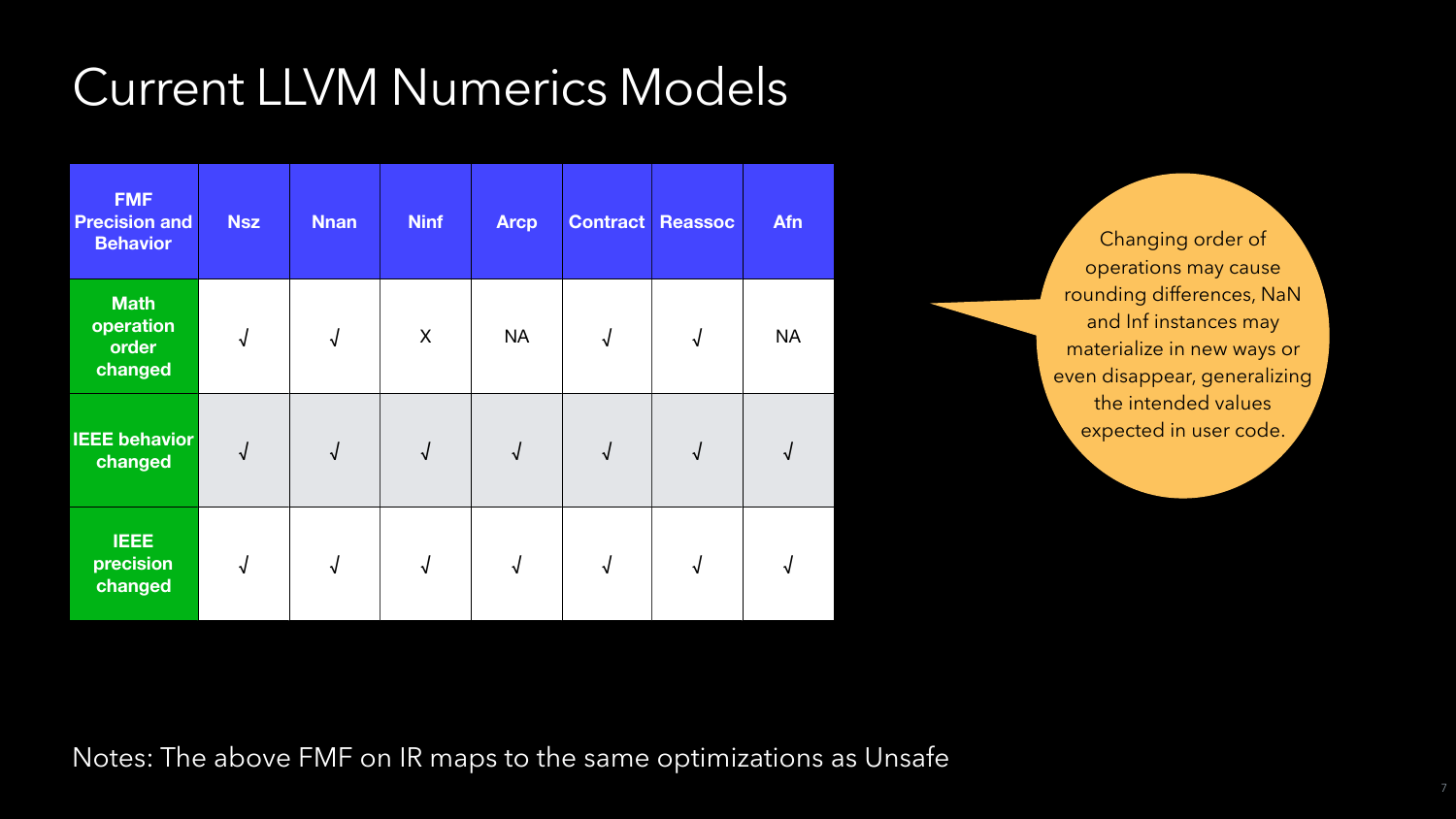| <b>FMF</b><br><b>Precision and</b><br><b>Behavior</b> | <b>Nsz</b> | <b>Nnan</b> | <b>Ninf</b> | <b>Arcp</b> |            | Contract Reassoc | <b>Afn</b> | <b>Fast</b>  |
|-------------------------------------------------------|------------|-------------|-------------|-------------|------------|------------------|------------|--------------|
| <b>Math</b><br>operation<br>order<br>changed          | $\sqrt{2}$ | $\sqrt{2}$  | X           | <b>NA</b>   | $\sqrt{ }$ | $\sqrt{2}$       | <b>NA</b>  | $\mathbf{v}$ |
| <b>IEEE behavior</b><br>changed                       | $\sqrt{}$  | $\sqrt{2}$  | $\sqrt{ }$  | $\sqrt{2}$  | $\sqrt{ }$ | $\sqrt{}$        | $\sqrt{2}$ | $\mathbf{v}$ |
| <b>IEEE</b><br>precision<br>changed                   |            |             |             |             |            |                  |            |              |

Changing order of operations may cause rounding differences, NaN and Inf instances may materialize in new ways or even disappear, generalizing the intended values expected in user code.

7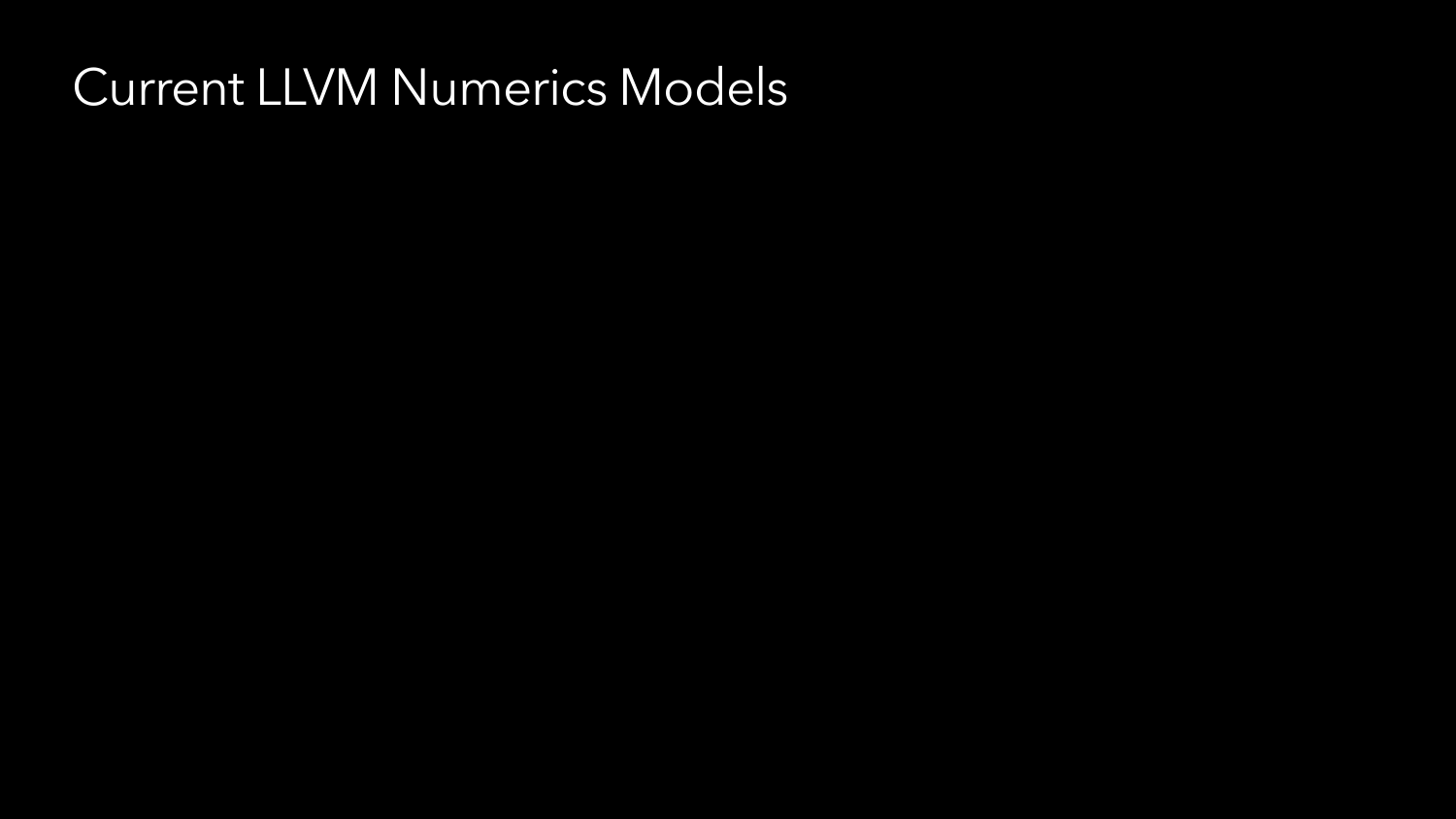**Model Attributes**

**Fine Grain Control**

**IR annotated with flags**

**NaNs and Infs Preserved**

**Best Performance and Size**

**IEEE Compliant**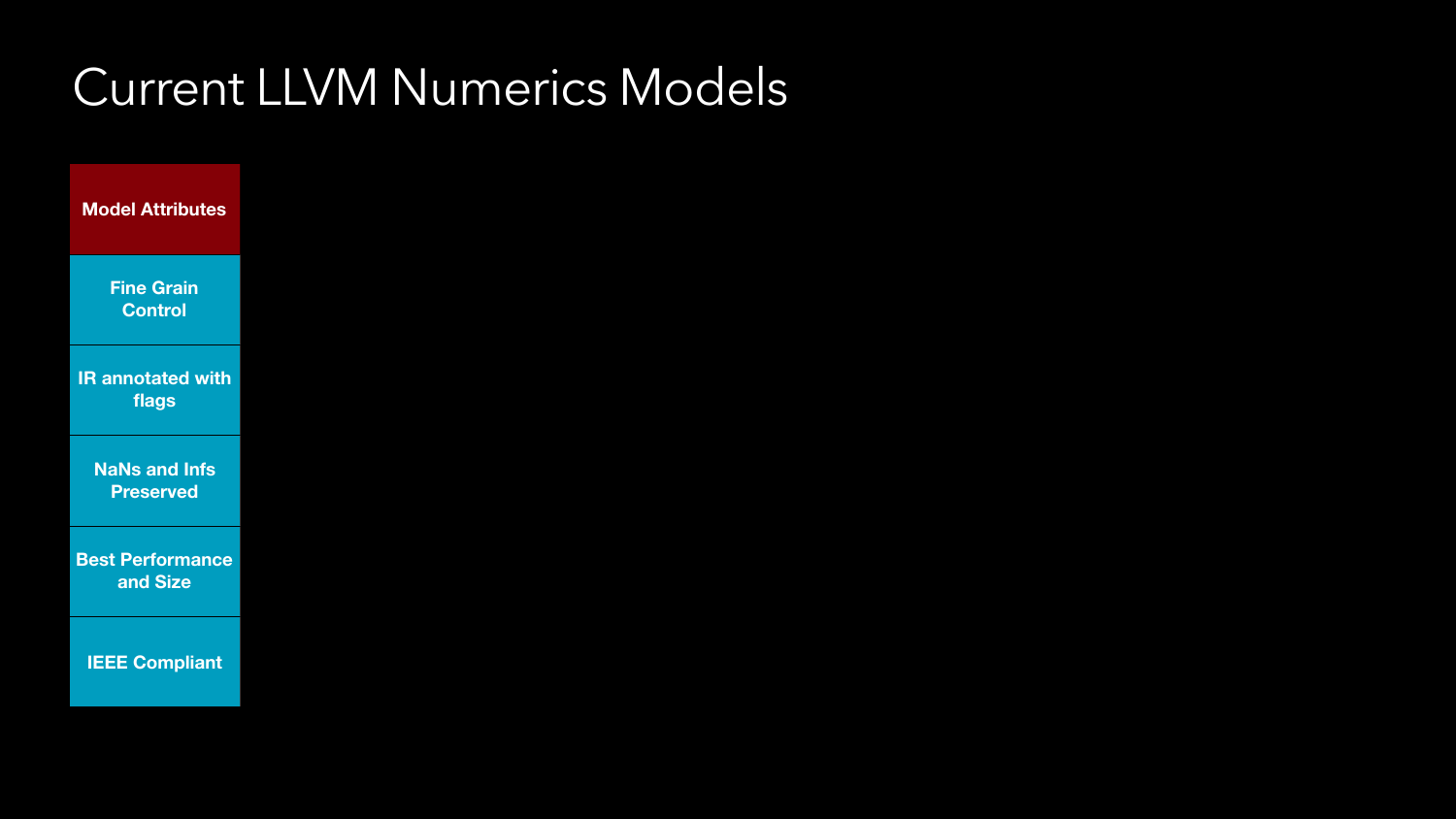| <b>Model Attributes</b>                  | <b>Unsafe</b> |
|------------------------------------------|---------------|
| <b>Fine Grain</b><br><b>Control</b>      | X             |
| <b>IR annotated with</b><br>flags        | <b>NA</b>     |
| <b>NaNs and Infs</b><br><b>Preserved</b> | X             |
| <b>Best Performance</b><br>and Size      |               |
| <b>IEEE Compliant</b>                    | X             |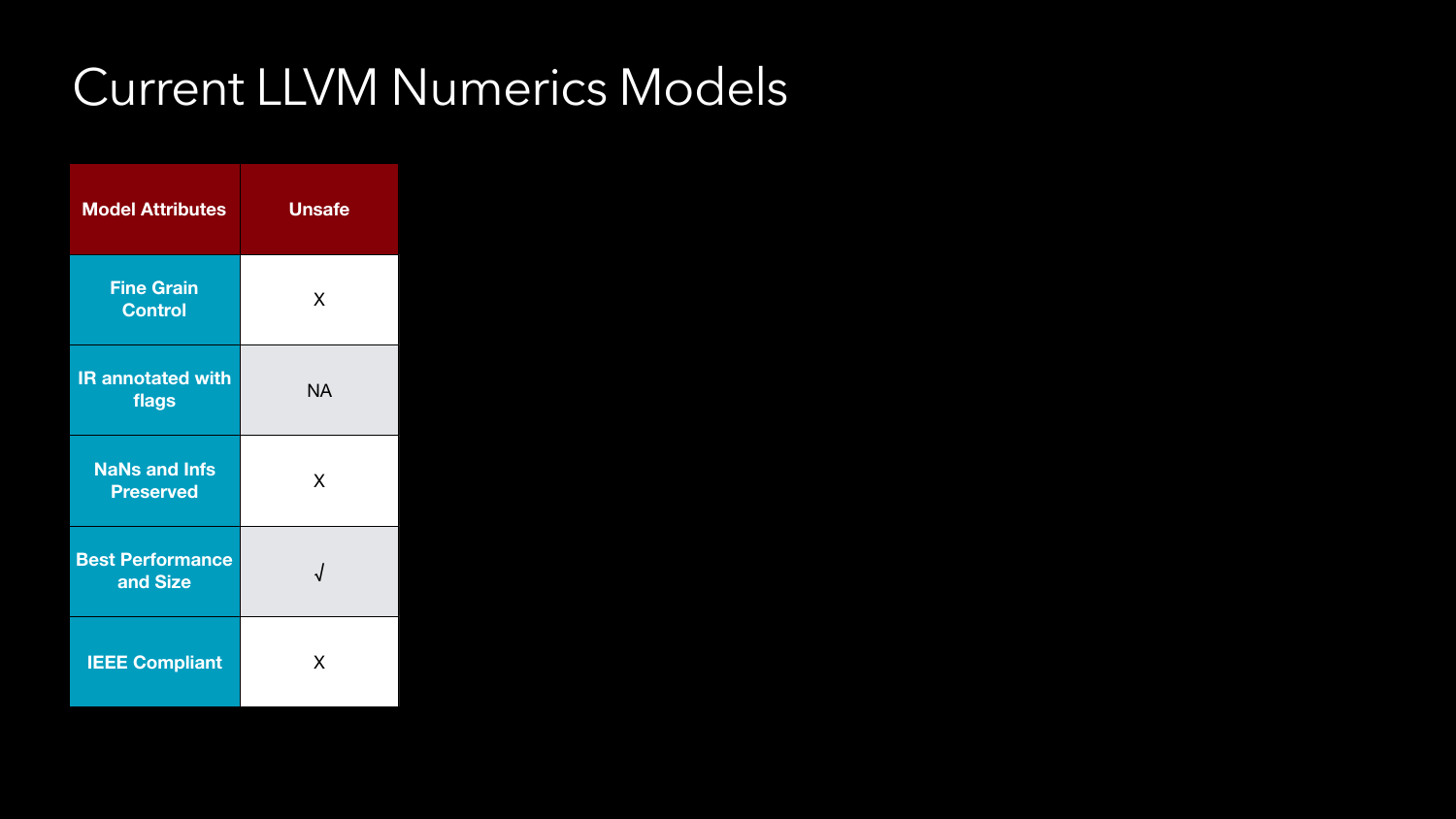| <b>Model Attributes</b>                  | <b>Unsafe</b> | <b>Fast-math</b> |
|------------------------------------------|---------------|------------------|
| <b>Fine Grain</b><br><b>Control</b>      | X             |                  |
| <b>IR annotated with</b><br>flags        | <b>NA</b>     |                  |
| <b>NaNs and Infs</b><br><b>Preserved</b> | X             | X                |
| <b>Best Performance</b><br>and Size      |               |                  |
| <b>IEEE Compliant</b>                    | X             | X                |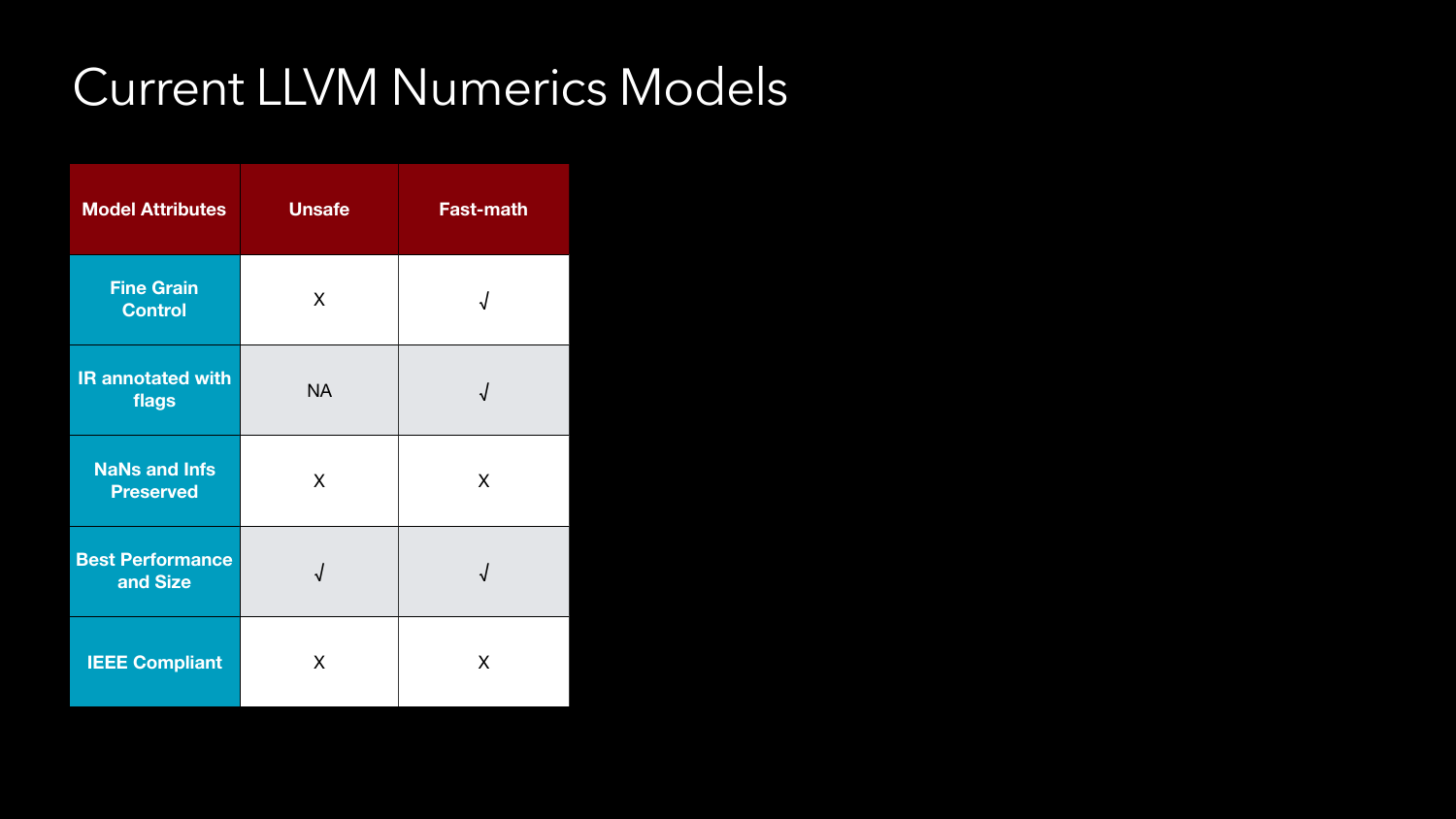| <b>Model Attributes</b>                  | Unsafe    | <b>Fast-math</b> | <b>Precise-math</b> |
|------------------------------------------|-----------|------------------|---------------------|
| <b>Fine Grain</b><br><b>Control</b>      | X         | $\sqrt{ }$       |                     |
| <b>IR annotated with</b><br>flags        | <b>NA</b> | $\sqrt{ }$       | None or arcp        |
| <b>NaNs and Infs</b><br><b>Preserved</b> | X         | X                | N                   |
| Best Performance<br>and Size             |           |                  | X                   |
| <b>IEEE Compliant</b>                    | X         | X                |                     |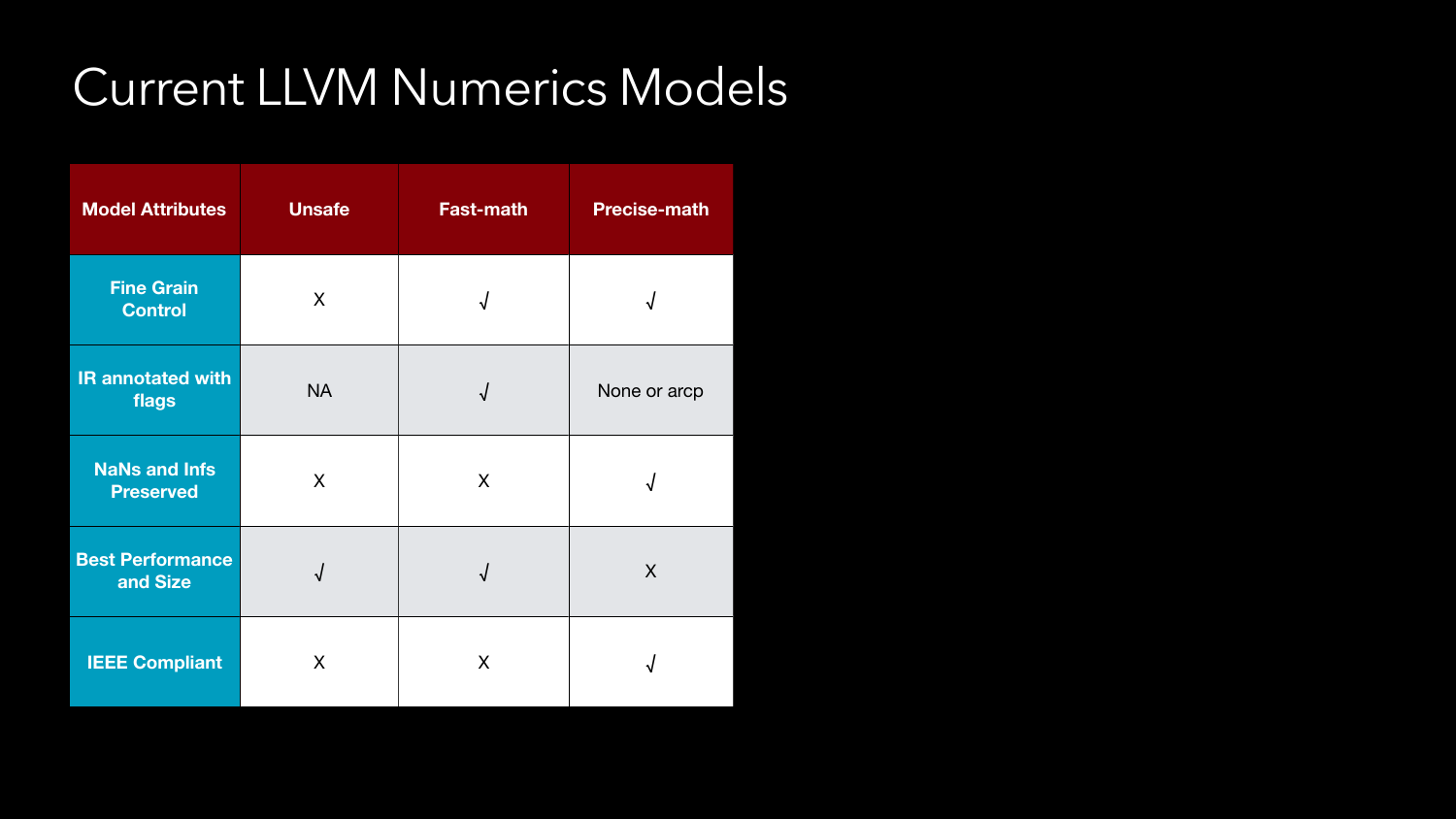| <b>Model Attributes</b>                  | <b>Unsafe</b> | <b>Fast-math</b>     | <b>Precise-math</b> | <b>Unsafe with</b><br><b>Precise-math</b> |
|------------------------------------------|---------------|----------------------|---------------------|-------------------------------------------|
| <b>Fine Grain</b><br><b>Control</b>      | X             | $\mathbf v$          | $\sqrt{}$           | X                                         |
| <b>IR annotated with</b><br>flags        | <b>NA</b>     | $\mathbf \mathsf{V}$ | None or arcp        | <b>NA</b>                                 |
| <b>NaNs and Infs</b><br><b>Preserved</b> | $\sf X$       | X                    |                     | X                                         |
| <b>Best Performance</b><br>and Size      |               |                      | X                   | X                                         |
| <b>IEEE Compliant</b>                    | X             | X                    |                     | X                                         |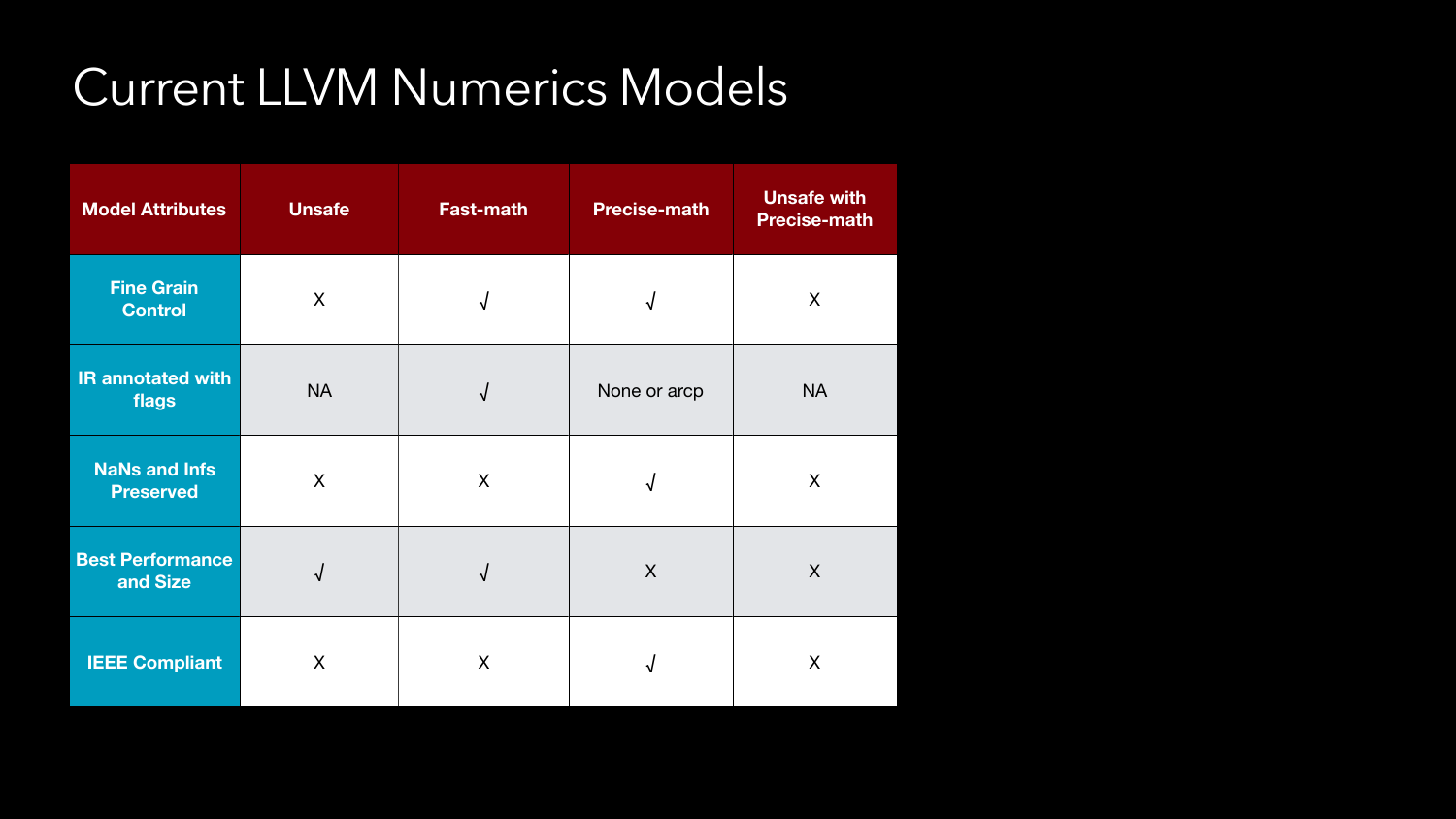

Handling Numerics via Flags Current LLVM Numerics Models How Unsafe Changes Behavior Mixed Mode Flag Guided Optimizations Conclusions

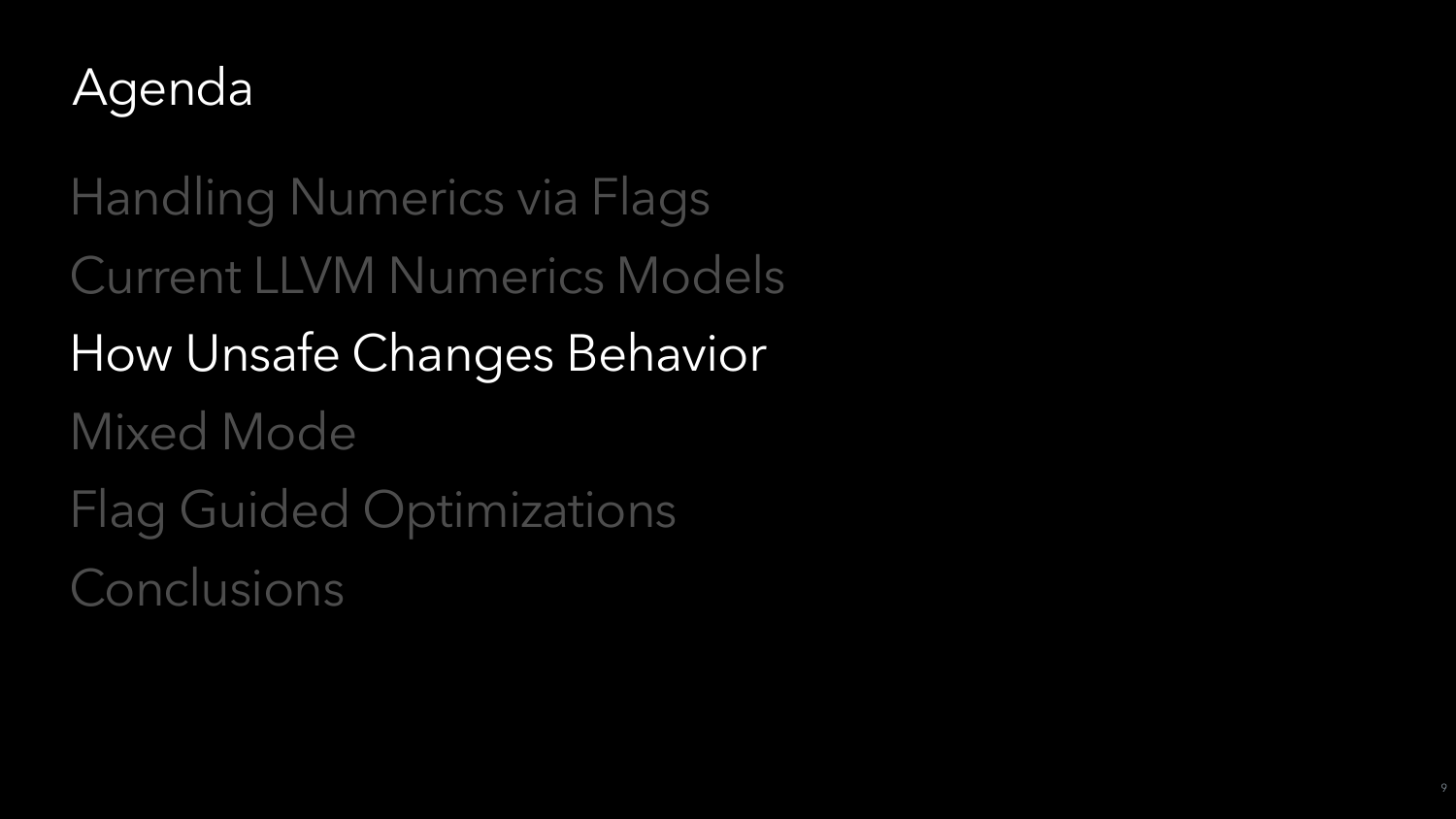- Code emitted as precise can be modified by Unsafe.
- Math functions like acos, cos, sin, asin, etc created by another model can have modified behavior and precision.
- Reassociation globally/locally removes constraints.

# How Unsafe Changes Behavior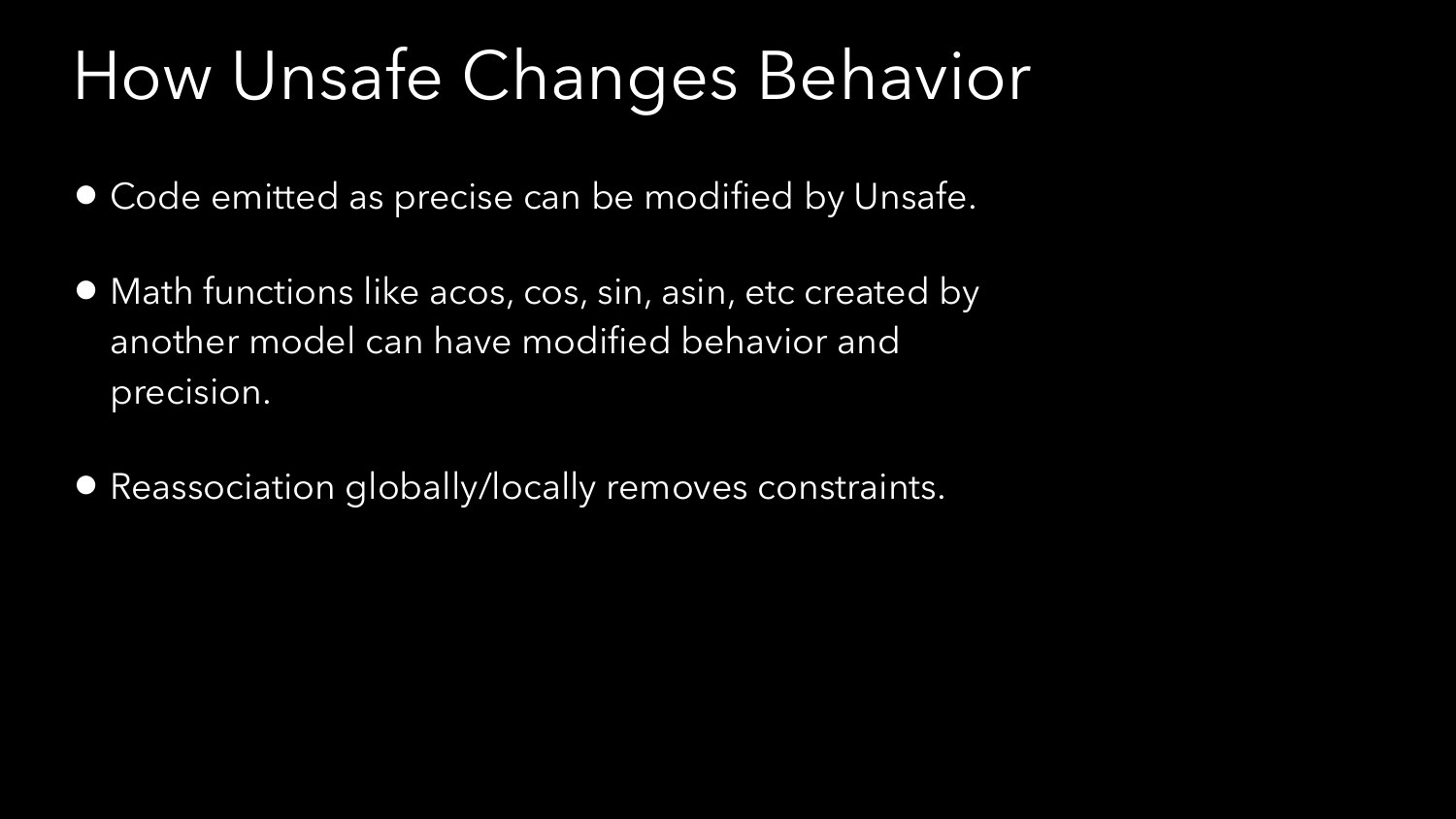

Handling Numerics via Flags Current LLVM Numerics Models How Unsafe Changes Behavior Mixed Mode Flag Guided Optimizations Conclusions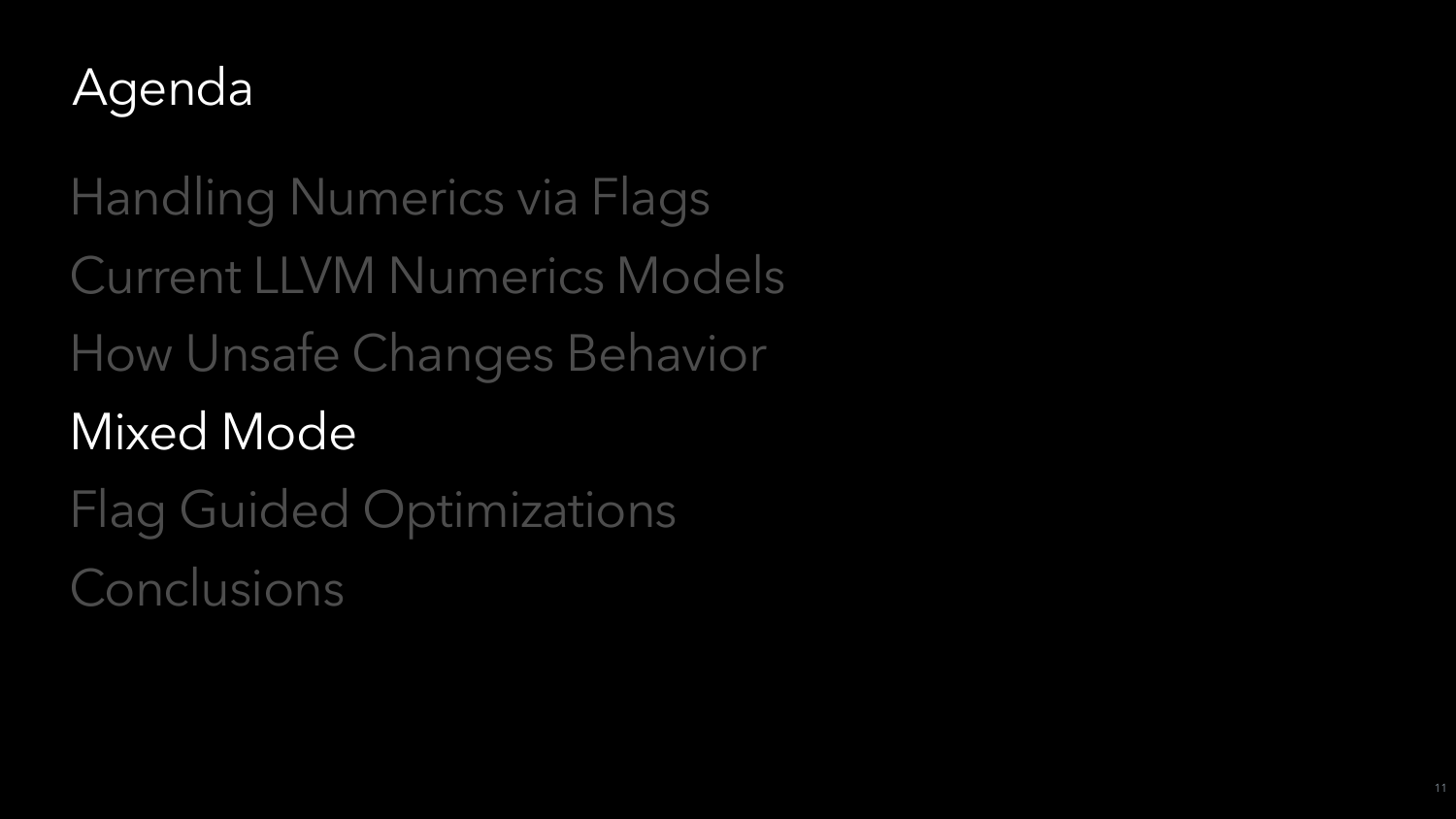## Mixed Mode

- 
- Incompatible with Unsafe
- Fast-Math, Precise-Math and other models can coexist.
- Fine granularity of optimization control
- No loss of generality from expressed model
- More design options to manage optimizations

• Interleave IR with mixture of flags at some granularity (lib, function, expression).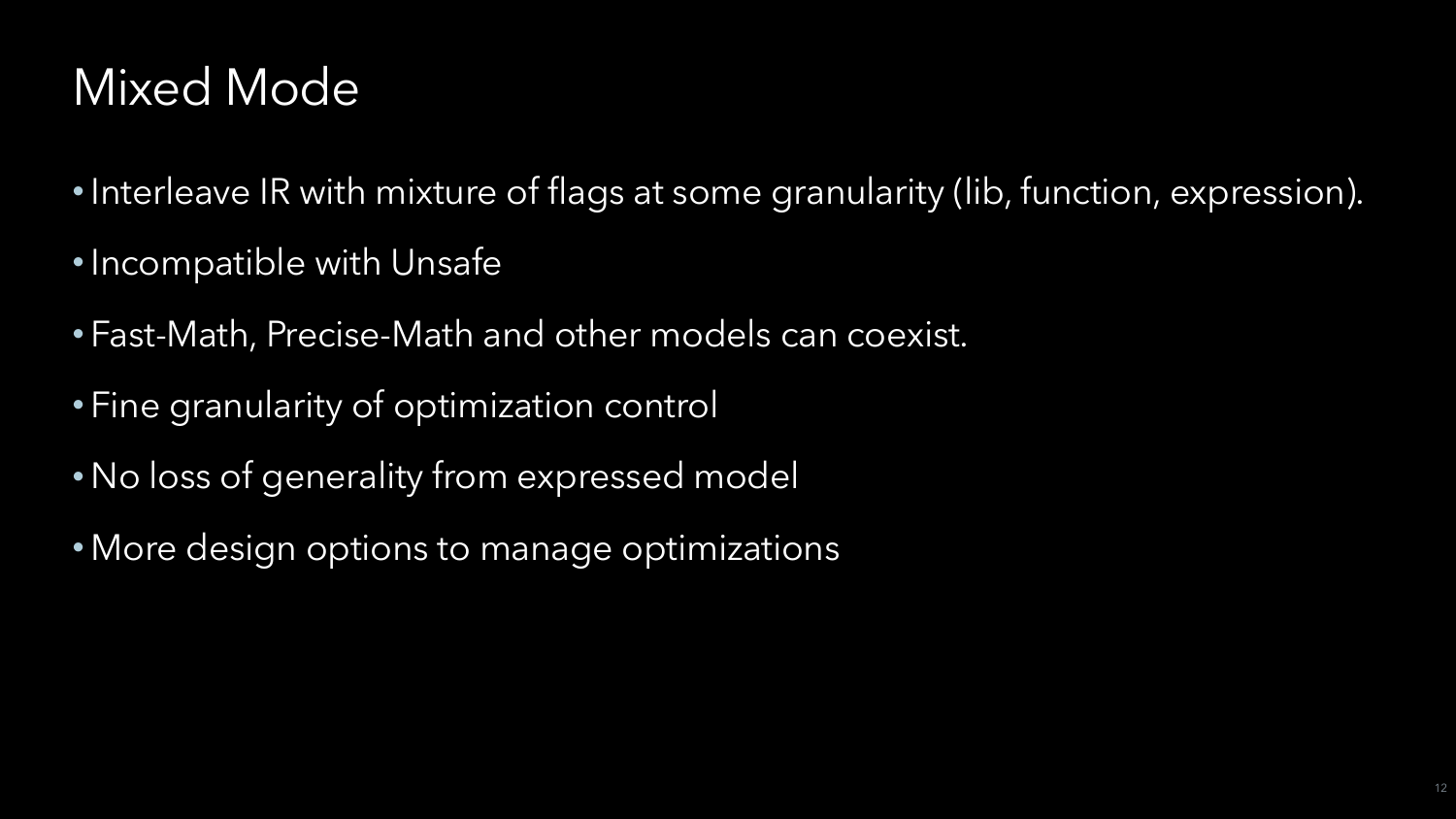| <b>Model</b><br><b>Attributes</b>             | <b>Unsafe</b> | <b>Fast-math</b> | <b>Precise-math</b> | <b>Mixed Mode</b> | <b>Unsafe with</b><br><b>Precise-math</b> |
|-----------------------------------------------|---------------|------------------|---------------------|-------------------|-------------------------------------------|
| <b>Fine</b><br><b>Grain</b><br><b>Control</b> | X             |                  | $\bigvee$           |                   | X                                         |
| <b>IR annotated</b><br>with flags             | <b>NA</b>     | $\sqrt{2}$       | None or arcp        | In context        | <b>NA</b>                                 |
| <b>NaNs and Infs</b><br><b>Preserved</b>      | X             | X                |                     | In context        | X                                         |
| <b>Best</b><br><b>Performance</b><br>and Size |               |                  | X                   | In context        | X                                         |
| <b>IEEE Compliant</b>                         | X             | X                |                     | In context        | X                                         |

## Mixed Mode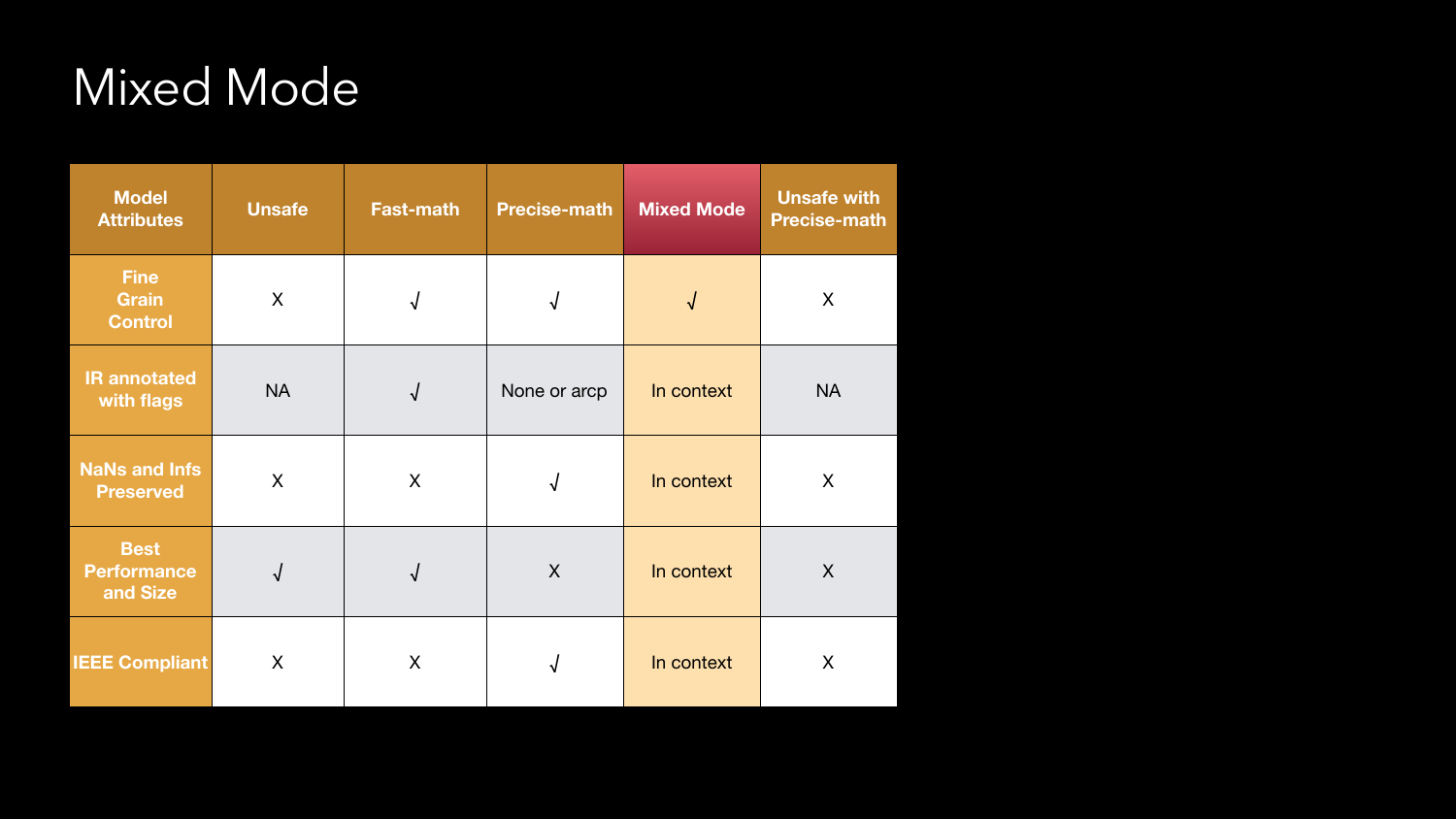| <b>Model</b><br><b>Attributes</b>             | <b>Unsafe</b> | <b>Fast-math</b> | <b>Precise-math</b> | <b>Mixed Mode</b> | <b>Unsafe with</b><br><b>Precise-math</b> | Mixed Mode is<br>available in LLVM 8.0 |
|-----------------------------------------------|---------------|------------------|---------------------|-------------------|-------------------------------------------|----------------------------------------|
| <b>Fine</b><br><b>Grain</b><br><b>Control</b> | X             | $\mathbf v$      |                     |                   | X                                         |                                        |
| <b>IR annotated</b><br>with flags             | <b>NA</b>     | $\sqrt{ }$       | None or arcp        | In context        | <b>NA</b>                                 |                                        |
| <b>NaNs and Infs</b><br><b>Preserved</b>      | X             | X                |                     | In context        | X                                         |                                        |
| <b>Best</b><br>Performance<br>and Size        |               |                  | X                   | In context        | X                                         |                                        |
| <b>IEEE Compliant</b>                         | X             | X                |                     | In context        | X                                         |                                        |

## Mixed Mode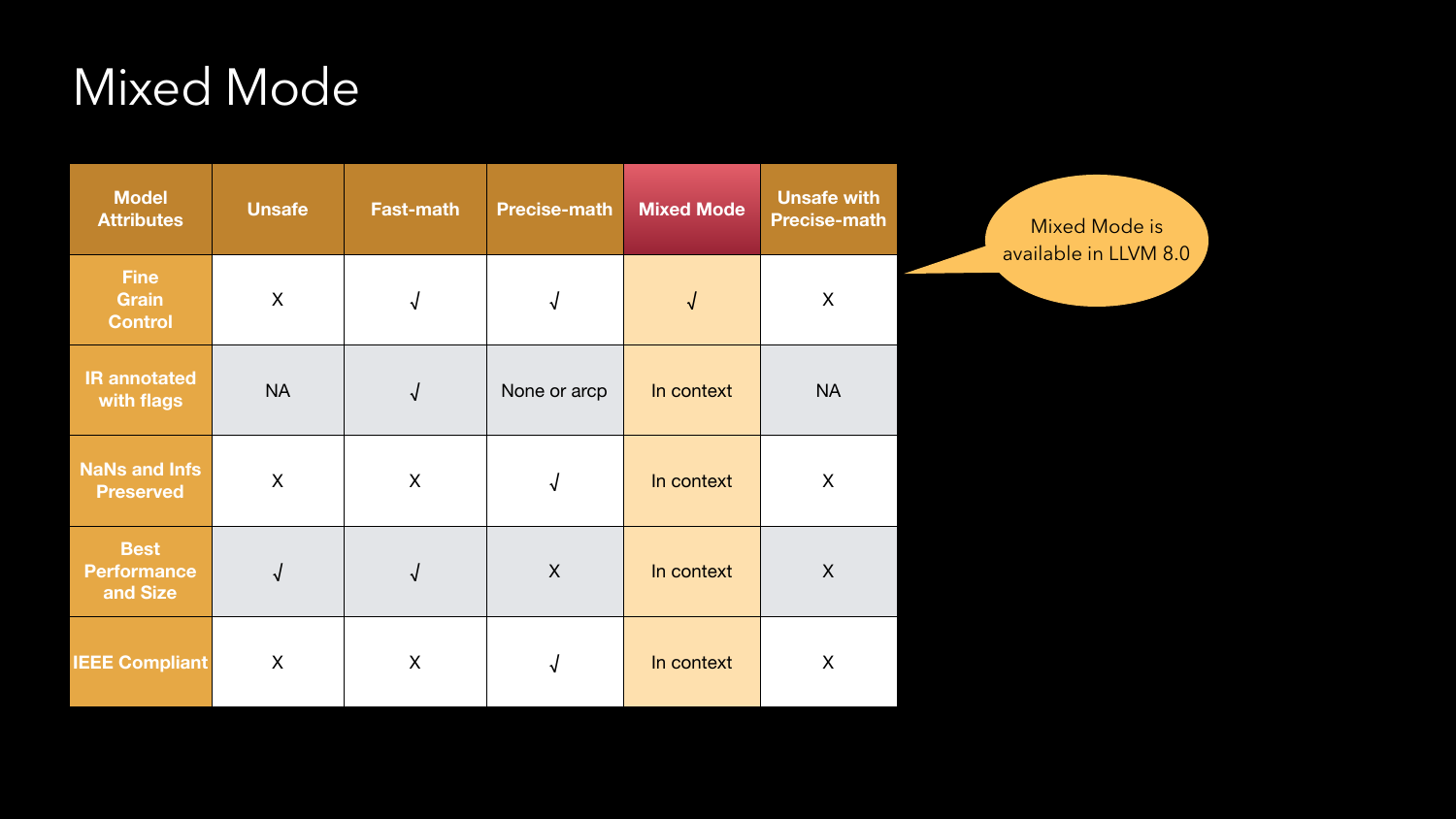

Handling Numerics via Flags Current Models in LLVM How Unsafe Changes Behavior Mixed Mode Flag Guided Optimizations Conclusions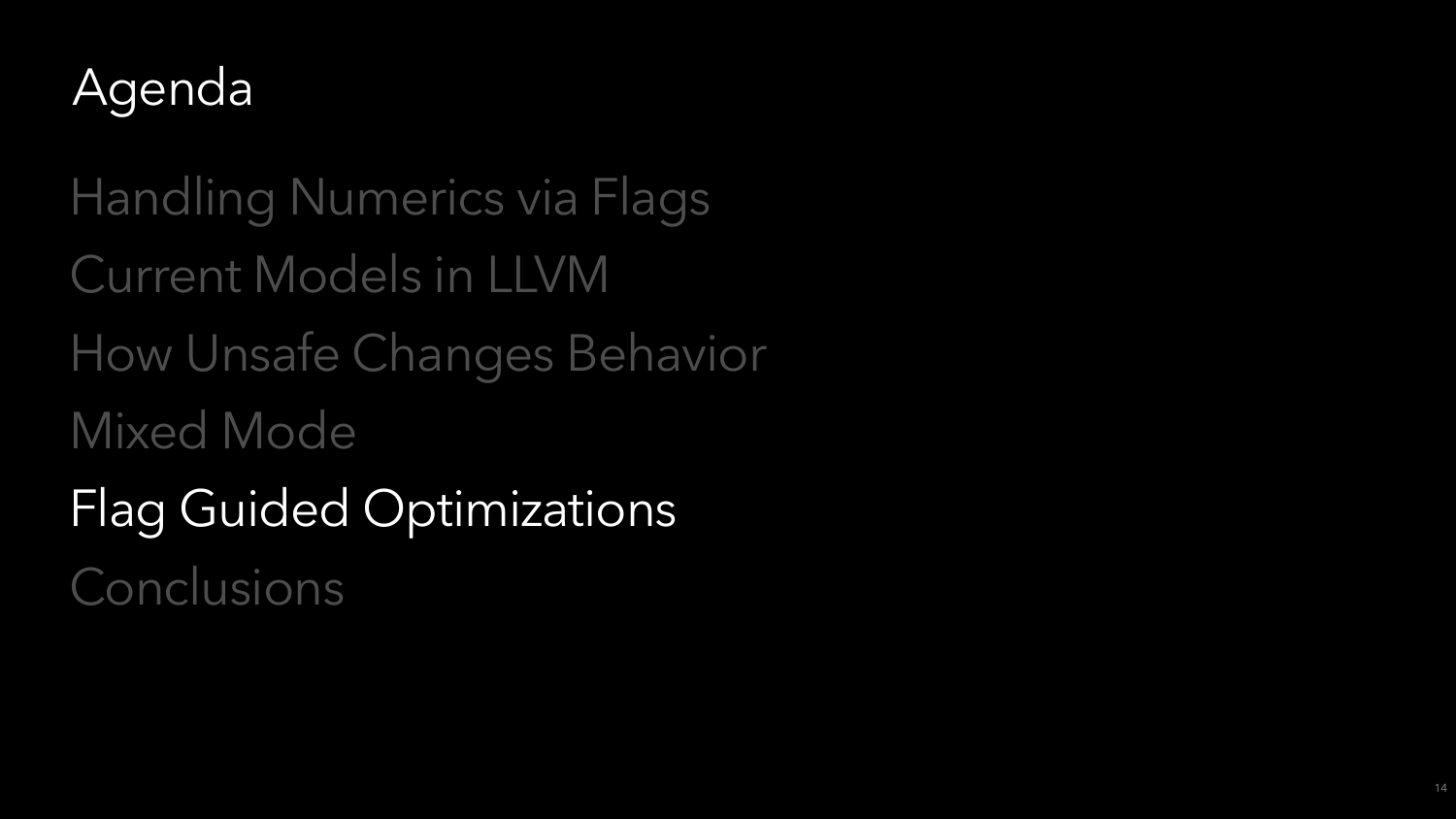**For the following f32 input:** 

 %x ~= 3.4028234664E+38 (largest positive number in f32)  $c1 = 1.0$ ,  $c2 = -1.0$ 

**We convert this IR:** 

 %t1 = **fadd** float %x, 0x3FF0000000000000 ; t1 = x + 1.0 %t2 = **fadd nsz reassoc** float %t1, 0xBFF0000000000000 ; t2 = t1 + -1.0

**To this with Unsafe or IR flags:** 

%t3 = **fadd nsz reassoc** %x, 0.0

The result of %t3 is %x

#### **Whereas the precise version yields:**

%t1 results in Infinity, which propagates to %t2

### Fadd Combine

#### fadd nsz reassoc (fadd x,c1),  $c2 \rightarrow$  fadd nsz reassoc x,  $c1 + c2$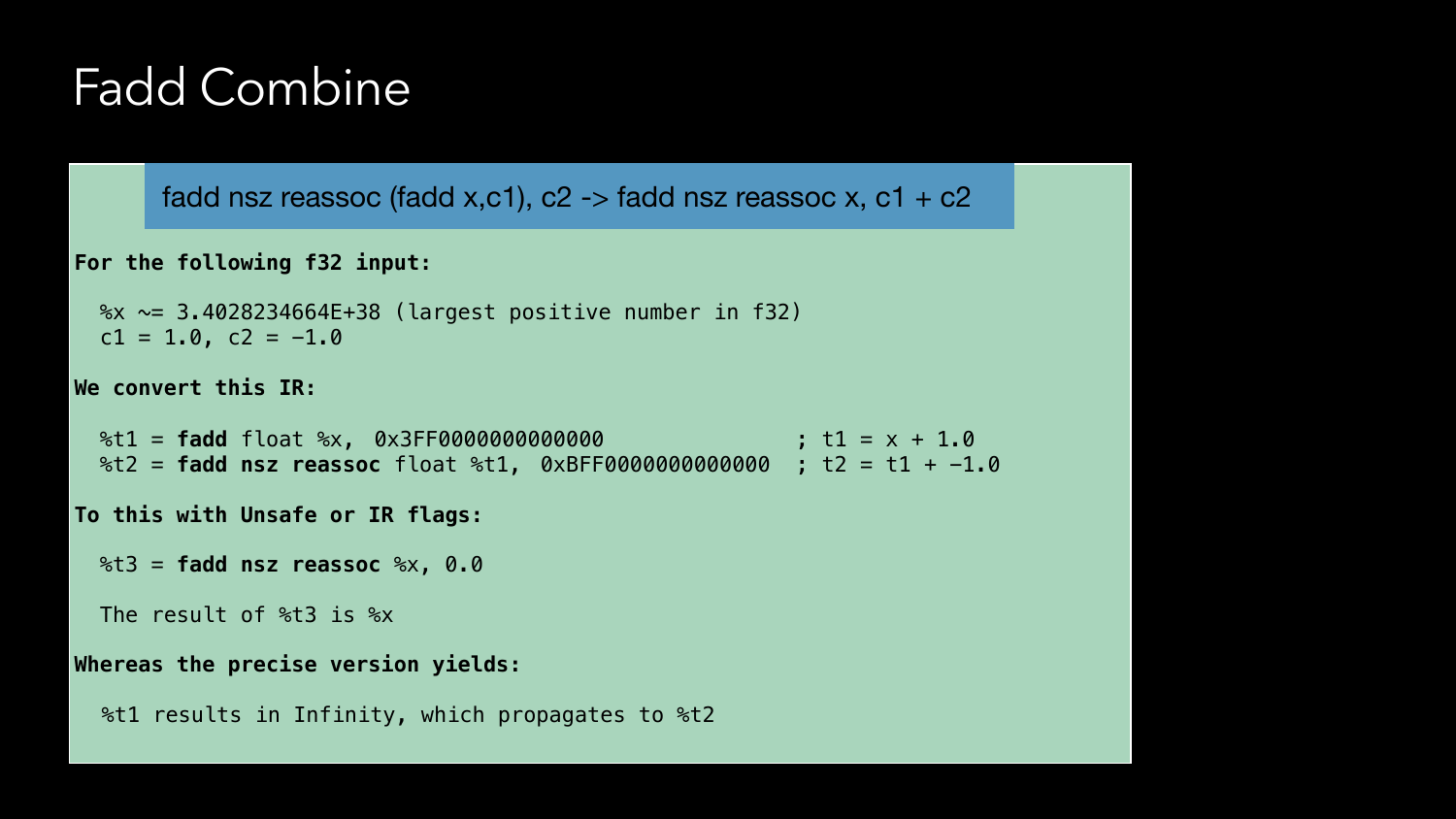#### **For the following f32 input:**

 $\text{Rx} = 10$ ,  $\text{Rt1} = 0.3$ 0x36A0000000000000 ~= 1.4012984643E−45 (smallest positive number)

#### **We convert this IR:**

 $\text{{\char'134}}$  = fdiv float 3.0, 10.0 %t2 = **fmul reassoc** float %x, 0x36A0000000000000 ; t2 = x \* 1.4012984643E−45  $\text{{\%t3 = fund reassoc float \%t2, \%t1} \quad \text{{\%t3 = t2 * 0.3}}$ 

#### **To this with Unsafe or IR flags:**

 %t4 = **fmul reassoc** float %t2, 0 1.4012984643E−45 \* 0.3, which is correctly rounded to zero.

#### **Whereas the precise version yields:**

1.4012984643E−44 \* 0.3, which is non zero.

### Fmul Combine

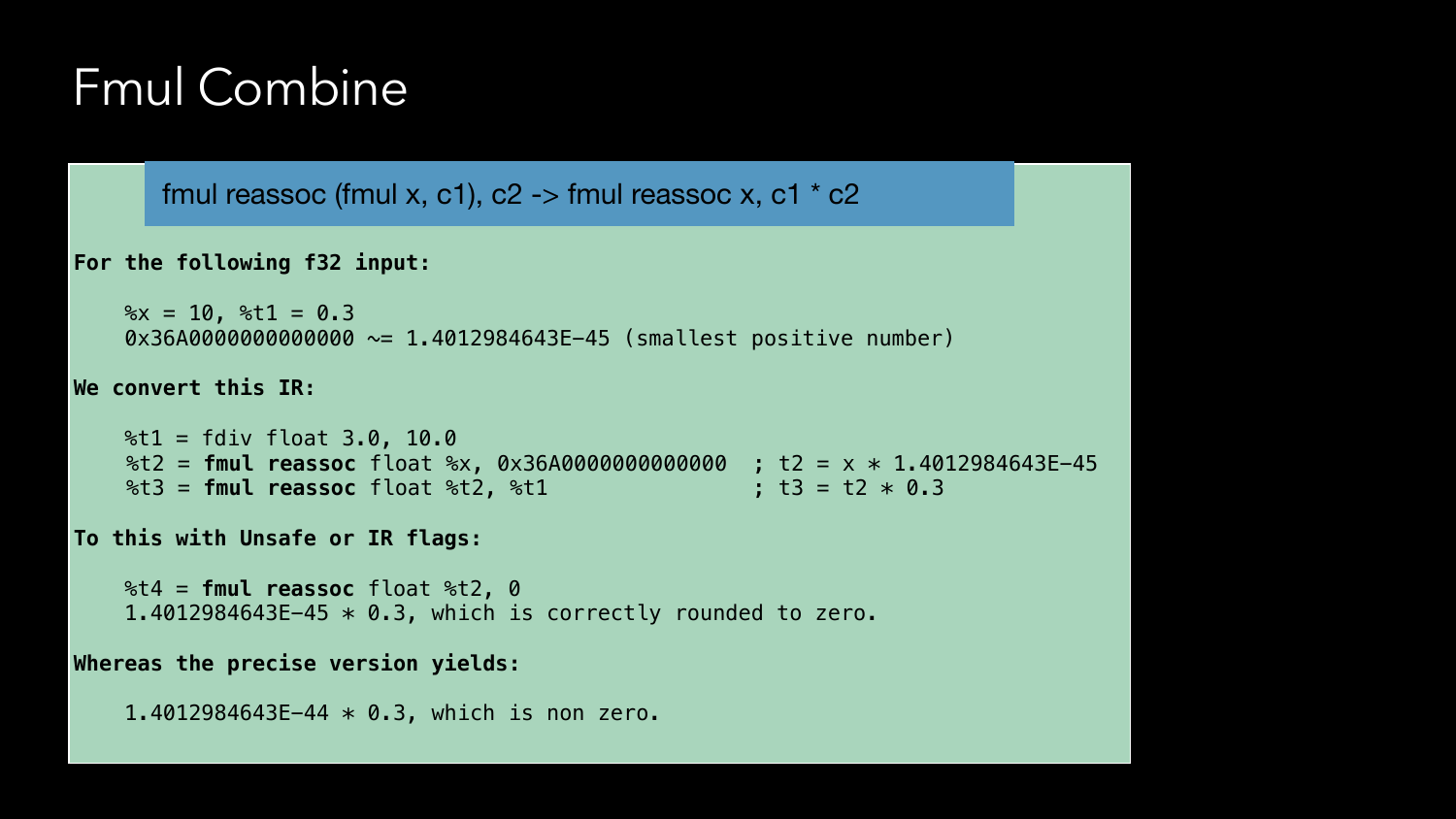```
This IR: 
  \%div = fdiv \; arcp \; half \; \frac{10.0}{10}\text{Sz} = \text{fnext half } \text{Sdiv to float}Produces (Unsafe/Fast) x86_64 with avx: 
.LCPI4_0: 
          .long 1036828672 # float 0.0999755859 
… 
  vmulss .LCPI4_0(%rip), %xmm0, %xmm0 # z = x * 0.0999755859This IR: 
  %div = fdiv half %x, 10.0\text{Sz} = \text{fnext half } \text{Sdiv to float}Produces (Precise) x86_64 with avx: 
.LCPI4_0: 
         .long 1092616192  # float 10
… 
   vdivss .LCPI4_0(%rip), %xmm0, %xmm0 # z = x / 10
```
### Fdiv Code Generation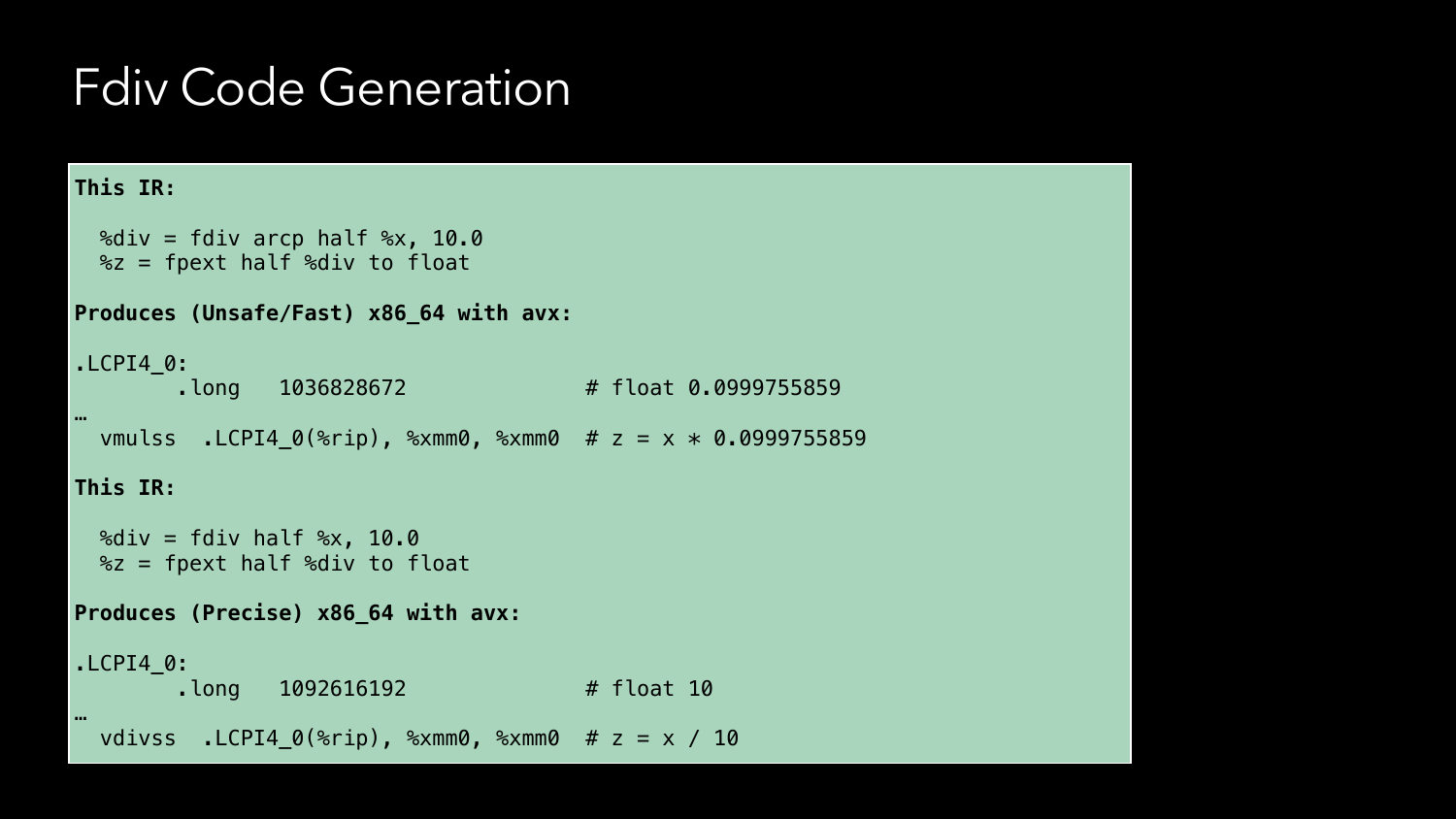

Handling Numerics via Flags Current Models in LLVM How Unsafe Changes Behavior Mixed Mode Flag Guided Optimizations Conclusions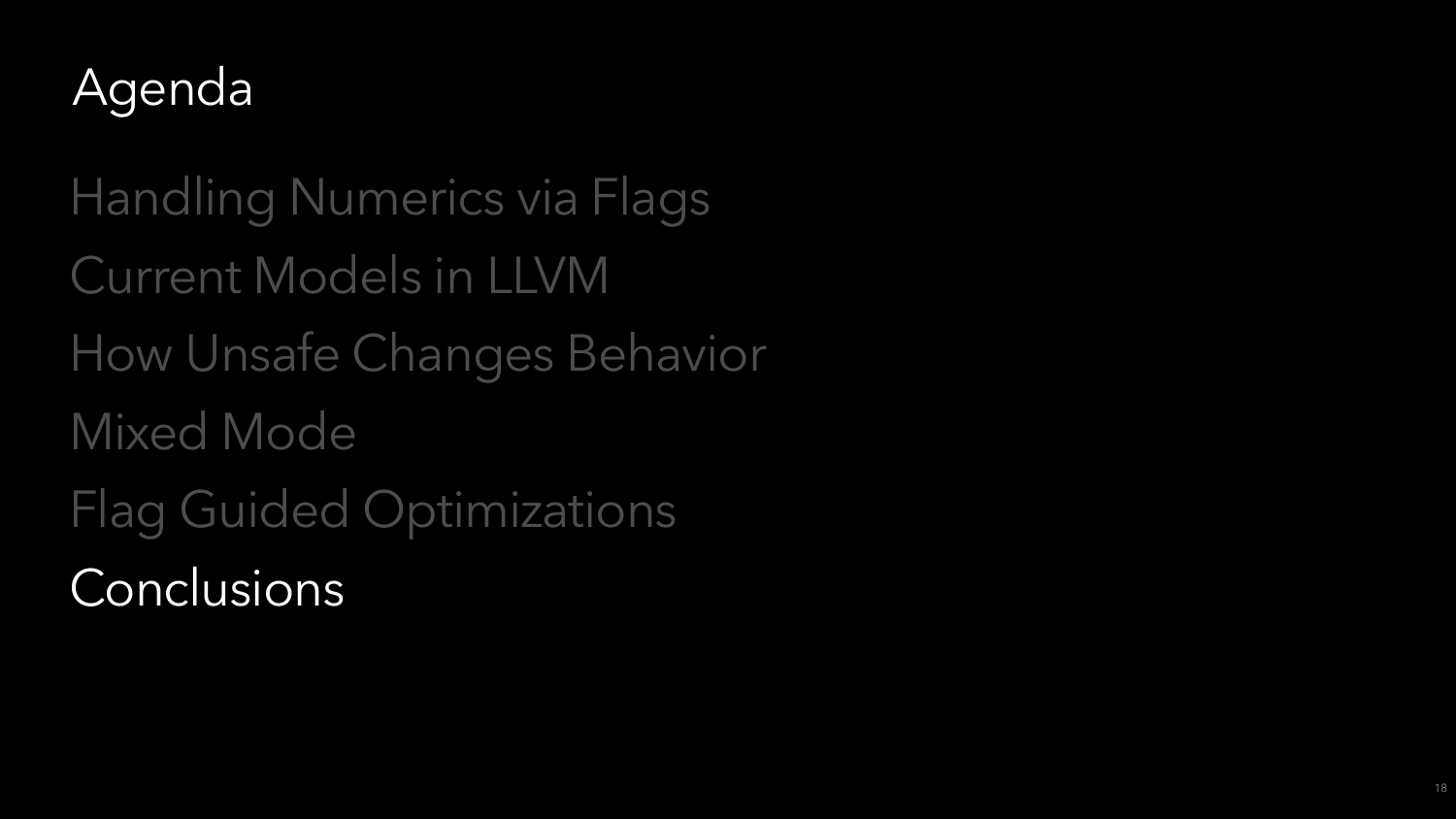- Emit flags on IR and exclude Unsafe to get desired model behavior.
- Mixed mode facilitates fine grained control, while promoting versatility in implementing optimizations.
- Compiler implementers can use the current infrastructure to implement Mixed mode today for their targets.

# Conclusions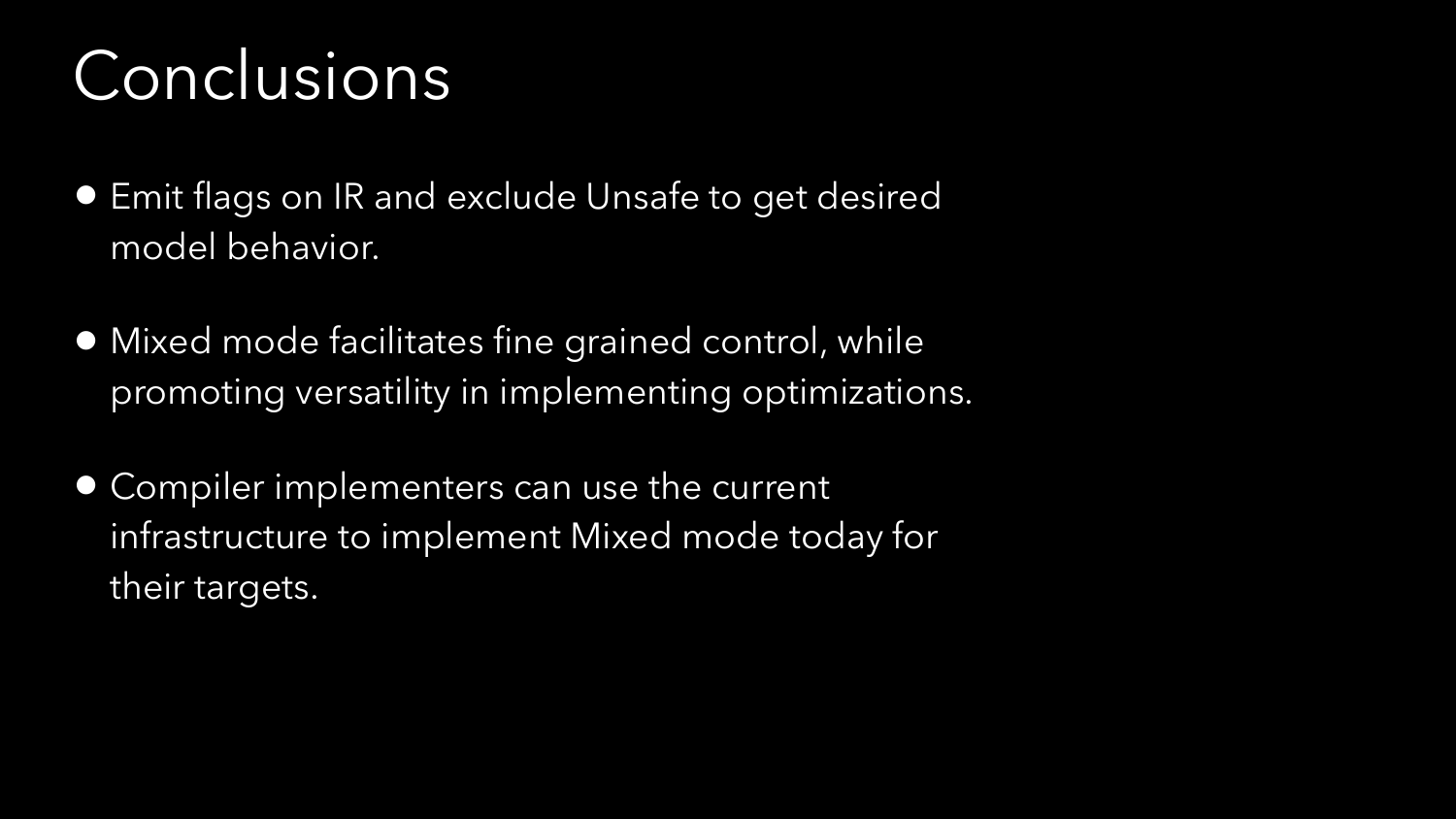- FMF function specialization along a call edge
- Inlining with FMF applied from caller instance of call
- Pragma controls
- Per function controls for replacing math lib calls
- New Math Models, new FMF and combinatorics

# Future Work Ideas

**Note:** See llvm-dev EuroLLVM Numerics issues email thread for continuing discussion